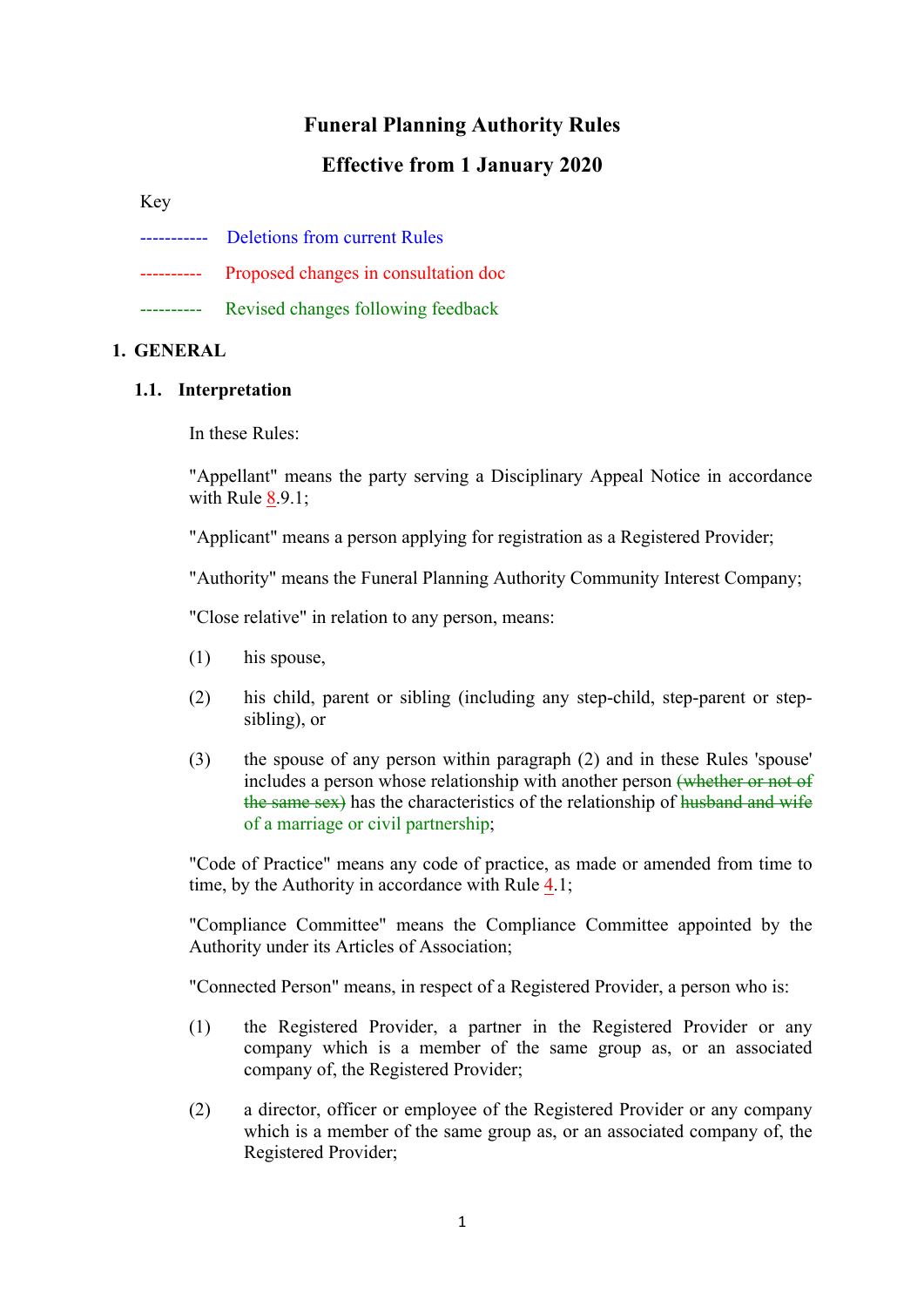(3) a close relative of a person falling within paragraphs (1) or (2); or

(4) an agent of any person falling within paragraphs  $(1)$  to  $(3)$ :

"Defence" means a Defence served in accordance with Rule 8.1.4;

"Direction" means a Direction given in accordance with Rule 7.7;

"Disciplinary Appeal Tribunal" means a Disciplinary Appeal Tribunal appointed in accordance with Rule 8.10;

"Disciplinary Decision" means a Disciplinary Decision issued in accordance with Rule 8.4.1;

"Disciplinary Notice" means a Disciplinary Notice issued in accordance with Rule 8.1.3;

"Disciplinary Panel" means a Disciplinary Panel appointed in accordance with Rule 8.2.1;

"Guidance" means guidance issued by the Authority;

"Independent Person" means a person other than:

- (1) a Registered Provider, a partner in a Registered Provider or a shareholder of a Registered Provider or any company which is a member of the same group as, or an associated company of a Registered Provider;
- (2) a director, officer or employee of a Registered Provider or any company which is a member of the same group as, or an associated company of, a Registered Provider;
- (2) a director, officer or employee of a Registered Provider or any company which is a member of the same group as, or an associated company of a Registered Provider;
- (3) a close relative of a person falling within paragraphs (1) to (3); or
- (4) an agent of any person falling within paragraphs (1) to (4), but the reference in paragraph (1) to a shareholder shall not include a person who is only a shareholder by virtue of his shareholding in a co-operative society within the meaning of the Industrial and Provident Societies Acts 1965 to 1978;

"Insurance-based Plan" means a funeral plan complying with Article 60.(1)(a) of the RAO;

"Investigation Notice" means an Investigation Notice issued in accordance with Rule 6.6;

"Misconduct" has the meaning given in Rule 8.1.1;

"Prescribed" means prescribed by the Authority;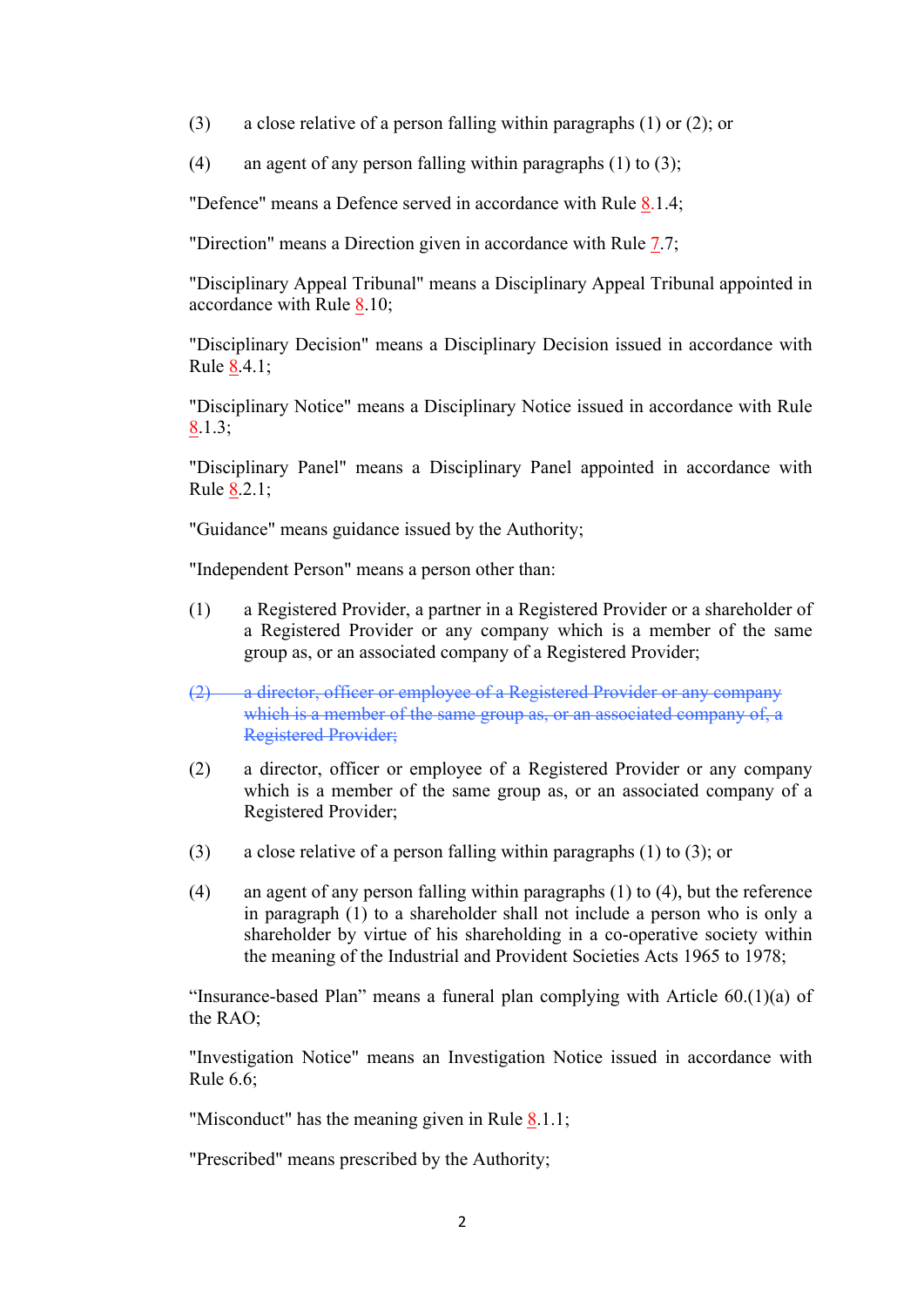"RAO" means The Financial Services and Markets Act 2000 (Regulated Activities) Order 2001 so far as it relates to the provision of funeral plan contracts;

"Registered Provider" means a person or business entity that provides funeral plans and is regulated by the Authority;

"Registration" includes periodic re-registration and cognate expressions shall be construed accordingly;

"Registration Appeal Decision" means a Registration Appeal Decision issued in accordance with Rule 3.8.5;

"Registration Appeal Notice" means a Registration Appeal Notice served in accordance with Rule 3.6.1;

"Registration Appeal Tribunal" means a Registration Appeal Tribunal appointed in accordance with Rule 3.7.1;

"Registration Decision Notice" means a Registration Decision Notice served in accordance with Rule 3.5;

"Response" means a Response served in accordance with Rule 3.6.5;

"Respondent" means the party served with a Disciplinary Appeal Notice in accordance with Rule 8.9.1;

"Rules" means these Rules or any of them;

"Serve", "service", "send" and cognate expressions shall be construed in accordance with Rule 1.4;

"Supplementary Registration Appeal Notice" means a Supplementary Registration Appeal Notice served in accordance with Rule 3.6.6;

"Suspension Notice" means a Suspension Notice served in accordance with Rule 7.8.2;

"Trust-based Plan" means a funeral plan complying with Article  $60(1)(b)$  of the RAO; and

"Trustee" means a person who is trustee of a trust under which funds forming part of the plan funds of any funeral plan provided by an Applicant or a Registered Provider are held and "trust" shall be construed accordingly.

#### **1.2. Gender and Number**

In these Rules, unless the contrary intention appears:

- 1.2.1 Words importing the masculine gender include the feminine and vice versa; and
- 1.2.2 Words in the singular include the plural and vice versa.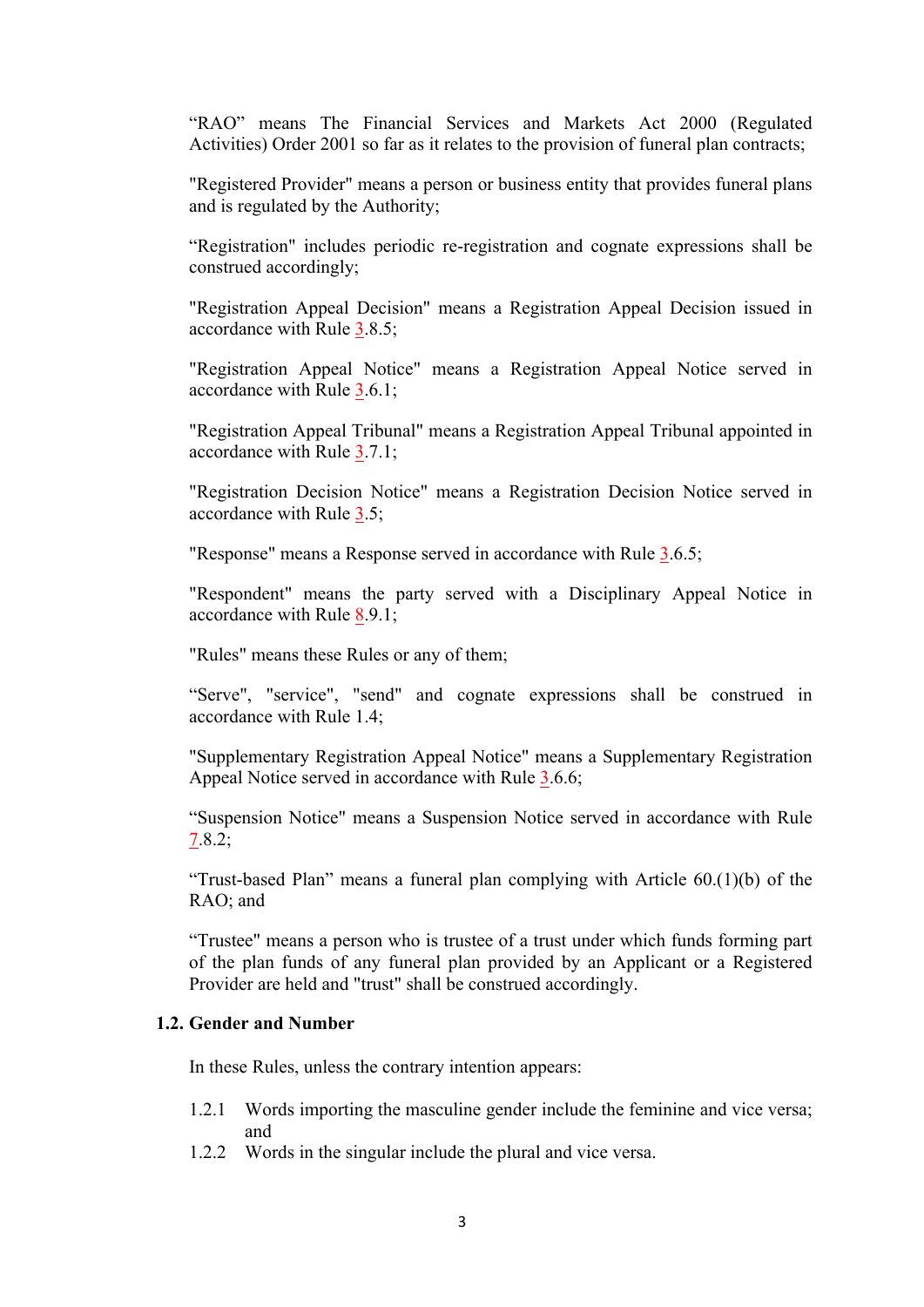#### **1.3. Employees, agents and representatives**

The acts or omissions of

- **1.3.1.** A Registered Provider's employee, within the scope of his employment; or
- **1.3.2.** A Registered Provider's agent, representative (or the employee of such an agent or representative) or other third party involved with the Registered Provider's business, within the scope of his actual or apparent authority; shall, for the purposes of the Rules, be taken as the acts or omissions of the Registered Provider.

## **1.4. Service of Documents**

- **1.4.1.** The service of any notice or document under these Rules may be effected by post, facsimile, e-mail or personal service:
	- **1.4.1.1.** In the case of a Registered Provider, at or to the last address, facsimile number or e-mail address for service for that Registered Provider shown in the Authority's register of Registered Providers;
	- **1.4.1.2.** In the case of a person, business or body corporate other than a Registered Provider at or to the last address, facsimile number or e-mail address of the place of business or registered office of that person, business or body corporate; and
	- **1.4.1.3.** In the case of the Authority, at or to the address of the Authority's place of business or to its e-mail address.
- **1.4.2.** Where a document is served by post and is proved to have been posted it shall be presumed to have been served 4 days from the date of posting.
- **1.4.3.** Where a document is served by leaving, it shall be presumed to have been served on the date on which it was left.
- **1.4.4.** Where a document is served by facsimile or e-mail it shall be presumed to have been served on the date on which it was transmitted

#### **1.5. Governing law**

These Rules are governed by, and shall be construed in accordance with, English law.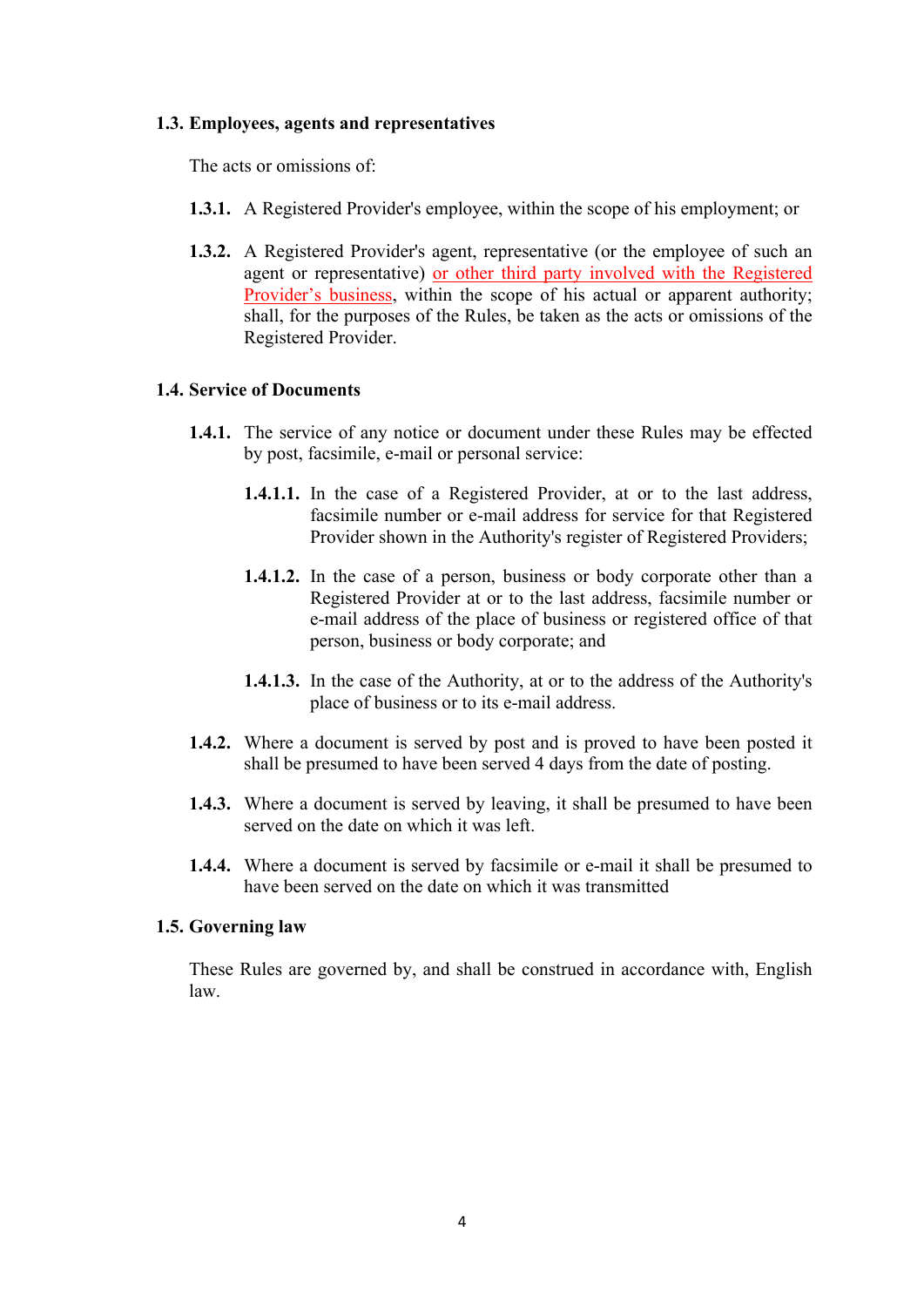# **2. PRINCIPLES**

Underpinning these Rules are a set of governing Principles namely that the Rules:

- In all instances place the interests of customers first
- Are neutral with regard to product, business model, distribution approaches and sales methods models so as not to distort the market
- Promote competition in the funeral planning market to the benefit of the consumer.
- Are readily enforceable
- Are proportionate to the risks the market and provider firms pose to customers
- Support the sustainability of the market.

# **3. REGISTRATION**

# **3.1. Applying for registration**

An application for registration or annual re-registration as a Registered Provider must be made in writing in the prescribed form and sent to the Authority together with, but subject to, the discretion of the Compliance Committee:

- **3.1.1.** The prescribed fee;
- **3.1.2.** Evidence of compliance with the RAO, the Rules and the Code of Practice;
- **3.1.3.** The Statement of the Trustees; the Statement of the directors; the Auditor's Report to the Trustees and the Authority; the Auditor's Report to the directors and the Authority; and the Actuary's Report to the Trustees and the Authority where appropriate in the form prescribed by the Authority from time to time;
- **3.1.4.** The audited accounts of the trust (where appropriate); the accounts of the applicant; and the accounts of the applicant's parent company (if any); and
- **3.1.5.** Any other prescribed information.

# **3.2. Fitness and propriety**

An Applicant must satisfy the Authority that:

- **3.2.1.** The Applicant;
- **3.2.2.** The directors, senior management and significant shareholders of the Applicant; and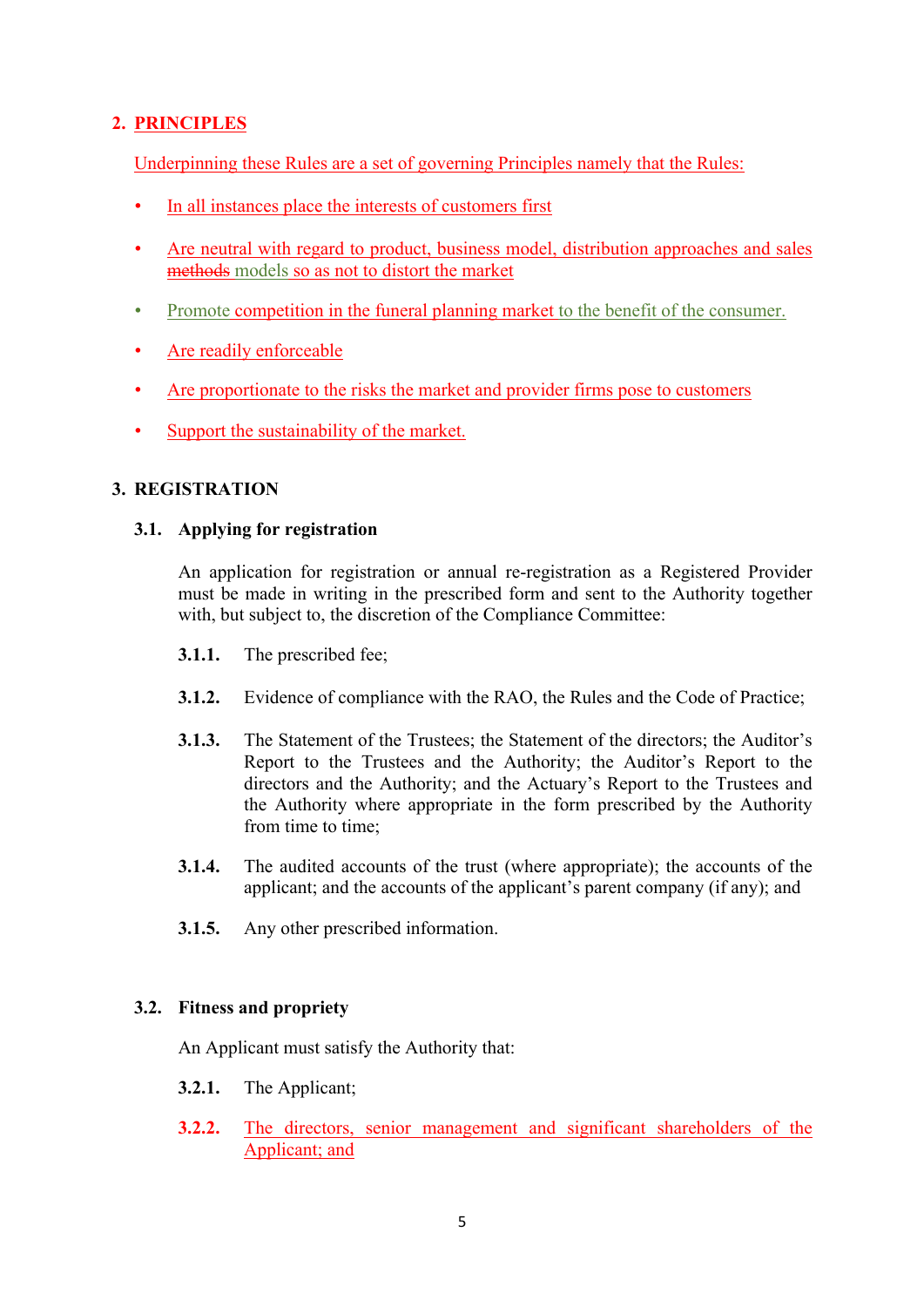## **3.2.3.** Any Trustee;

are fit and proper persons who will comply with the Rules. In assessing the fitness and propriety of any person the matters which the Authority will take into account include, but are not limited to, the Applicant's continuing obligation to meet the requirements of the RAO, so far as they relate to the provision of funeral plan contracts.

Appendix 1 provides guidance on the Authority's approach to the assessment of fitness and propriety.

## **3.3. Registration Decisions**

Decisions on applications for registration and annual re-registration shall be taken by the Compliance Committee. Before an application is submitted by the Authority to the Compliance Committee, the Authority may:

- **3.3.1.** Require the Applicant to answer questions or provide additional information; or
- **3.3.2.** Carry out any enquiries or take account of any information which it considers appropriate;

#### **3.4. Decision of the Compliance Committee**

The Compliance Committee shall make a decision on an application taking into account all documents, information or submissions which it has received from the Applicant and the Authority. The Compliance Committee may:

- **3.4.1.** Grant the application;
- **3.4.2.** Grant the application subject to such conditions as it considers appropriate;
- **3.4.3.** Defer making a decision to provide time for further investigation or the provision of additional information; or
- **3.4.4.** Refuse the application;

and, subject to any appeal under Rule 3.6, the decision of the Compliance Committee shall be final and binding on the Applicant and the Authority.

#### **3.5. Rights of appeal**

If the Compliance Committee refuses an application or grants it subject to conditions, the Authority must send a Registration Decision Notice to the Applicant which sets out the Compliance Committee's decision and the reasons for it and informs the Applicant of the right of appeal.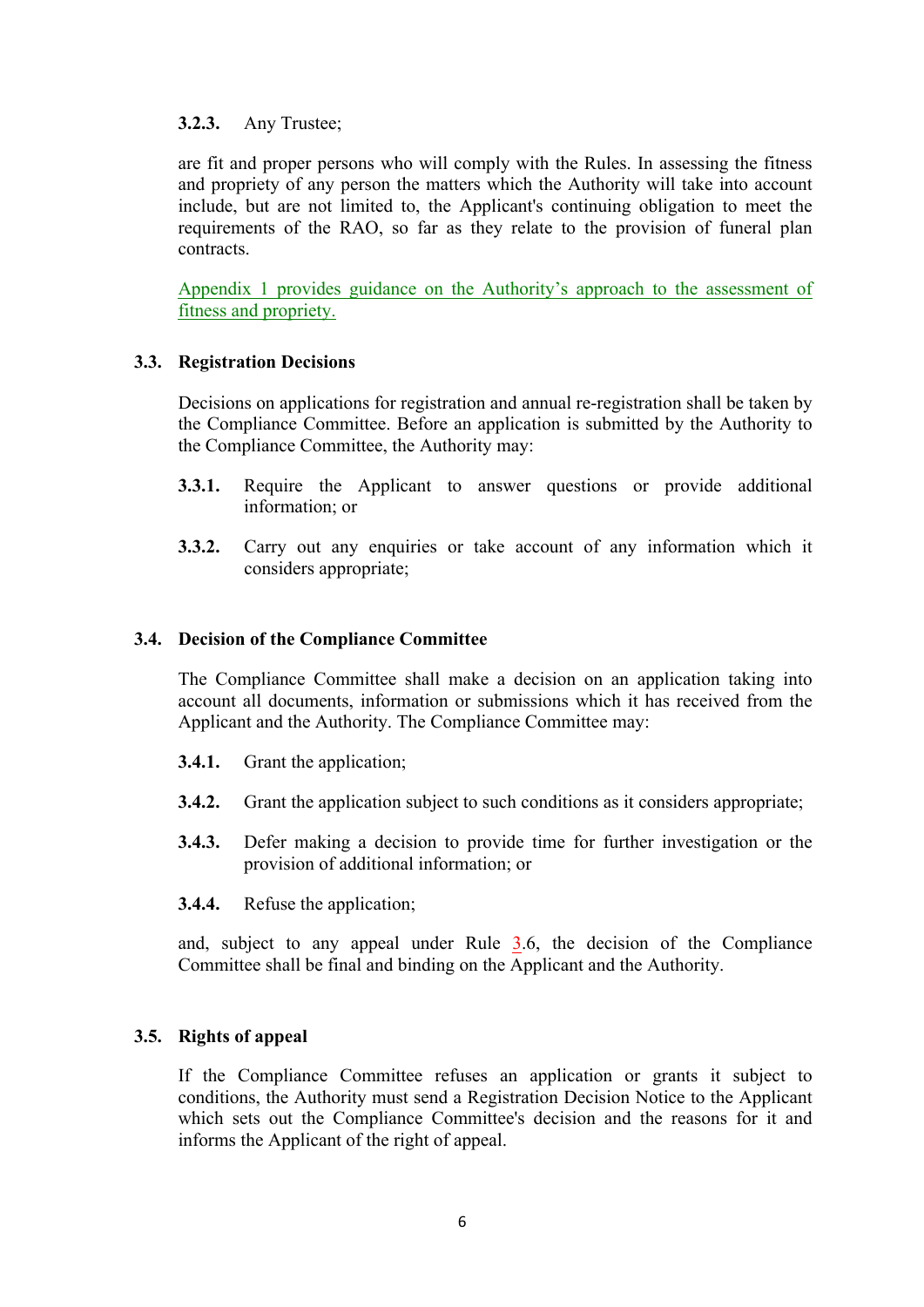## **3.6. Registration Appeals**

- **3.6.1.** An Applicant who has been refused registration or granted registration subject to conditions may serve a Registration Appeal Notice on the Authority within 28 days of the Authority serving a Registration Decision Notice on the Applicant.
- **3.6.2.** A Registration Appeal Notice must be accompanied by any prescribed sum as an initial contribution towards the costs of the appeal and that sum may, in the discretion of the Registration Appeal Tribunal, be returned to the Applicant on the determination of the appeal.
- **3.6.3.** If a Registration Appeal Notice, accompanied by any prescribed sum, is not served within the time provided in Rule 3.6.1 the Compliance Committee's decision shall be regarded as final and binding.
- **3.6.4.** Any Registration Appeal Notice must set out the grounds of appeal and must contain a brief statement of all matters relied on by the Applicant.
- **3.6.5.** The Authority may serve a Response on the Applicant admitting or denying any or all of the matters relied upon by the Applicant in the Registration Appeal Notice and setting out any new matters which the Authority intends to put before the Registration Appeal Tribunal but which were unavailable or otherwise could not be put before the Compliance Committee.
- **3.6.6.** Where a Response includes new matters in accordance with Rule 3.6.5 the Applicant may, within 14 days of service of the Response, serve a Supplementary Registration Appeal Notice on the Authority setting out the Applicant's submissions on any of the new matters in the Response.
- **3.6.7.** The Authority shall refer any appeal to the Registration Appeal Tribunal.

# **3.7. Registration Appeal Tribunal**

- **3.7.1.** The Registration Appeal Tribunal shall be appointed by the Authority and shall comprise a chairman who is a legally qualified Independent Person and two other persons, one of whom shall be an Independent Person.
- **3.7.2.** No person shall serve on a Registration Appeal Tribunal if he has a direct personal or financial interest in the case or has been involved in any preliminary consideration of that case.

#### **3.8. Registration Appeal Tribunal Procedure**

- **3.8.1.** Registration Appeal Tribunal hearings shall be in private.
- **3.8.2.** The chairman of the Registration Appeal Tribunal shall determine the procedure for hearing an appeal having regard to the following:-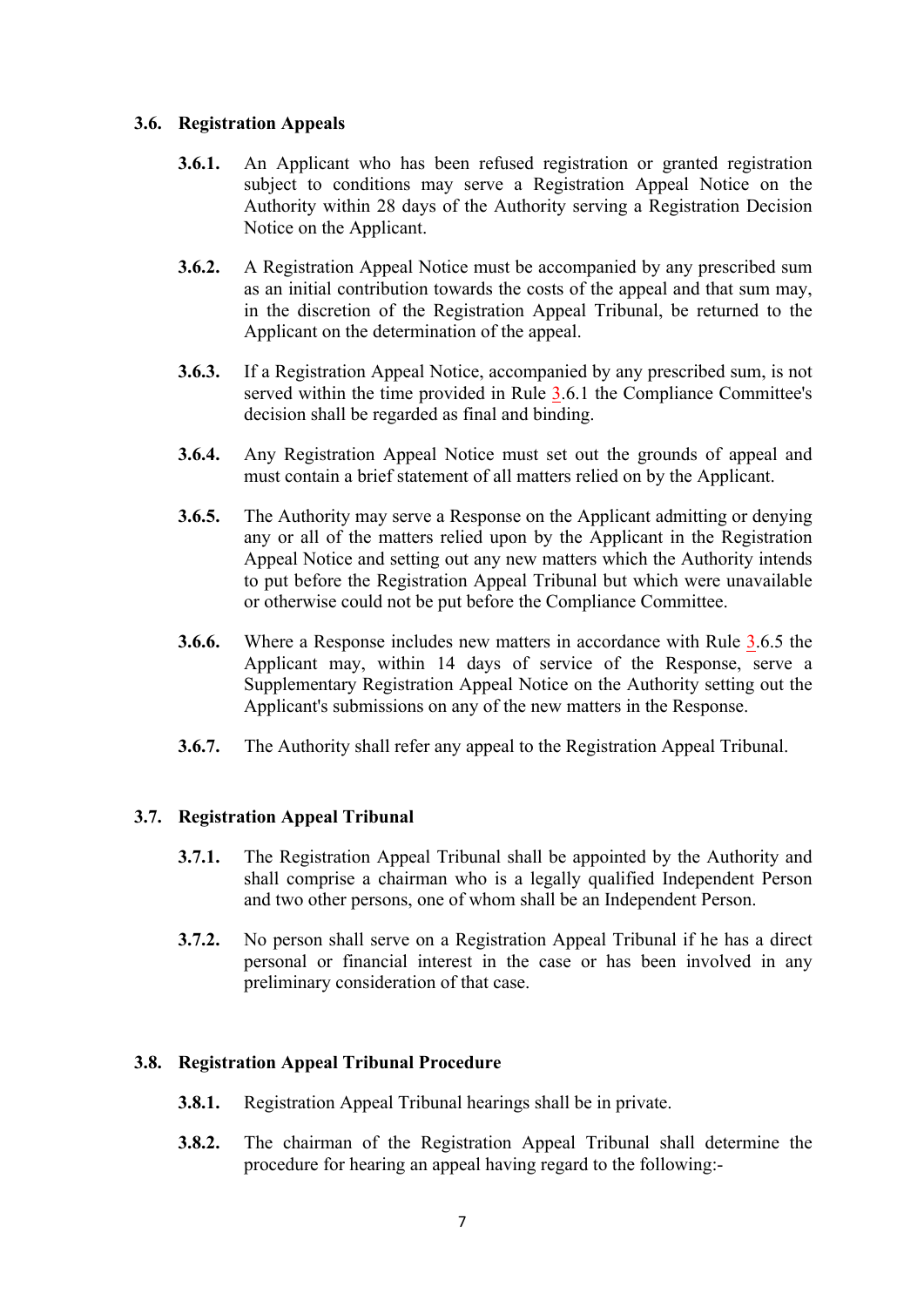- (1) the Applicant opening his case;
- (2) the Applicant calling witnesses or producing evidence in support of the Registration Appeal Notice and any Supplementary Registration Appeal Notice;
- (3) the Authority calling witnesses and adducing evidence;
- (4) both parties cross-examining and re-examining any witnesses;
- (5) the Authority addressing the panel; and
- (6) the Applicant addressing the panel.
- **3.8.3.** The Registration Appeal Tribunal shall not be bound by any enactment or rule of law relating to the admissibility of evidence in proceedings before any court of law.
- **3.8.4.** At a hearing before the Registration Appeal Tribunal an Applicant may be legally represented and, where the Applicant is not an individual, may be represented by one of its officers.
- **3.8.5.** The Registration Appeal Tribunal shall announce its decision to the parties as soon as practicable and, within 28 days of doing so, shall serve a Registration Appeal Decision on the parties setting out the reasons for its decision.
- **3.8.6.** The Registration Appeal Tribunal may allow or dismiss an appeal and, in allowing an appeal, may impose such conditions as it thinks fit or vary any condition imposed by the Compliance Committee.
- **3.8.7.** The decision of the Registration Appeal Tribunal shall be final and binding upon the Applicant and the Authority.

#### **3.9. Admission to Registration**

- **3.9.1.** If the Compliance Committee (or, on appeal, the Registration Appeal Tribunal) grants an application for registration, the Authority shall inform the Applicant of the decision and the Applicant shall be admitted as a Registered Provider subject to the Rules for such period as the Compliance Committee or the Registration Appeal Tribunal (as the case may be) may determine.
- **3.9.2.** Where registration is made subject to any conditions, the Registered Provider shall comply with those conditions during the continuance of registration and the breach of any such condition by a Registered Provider shall constitute misconduct.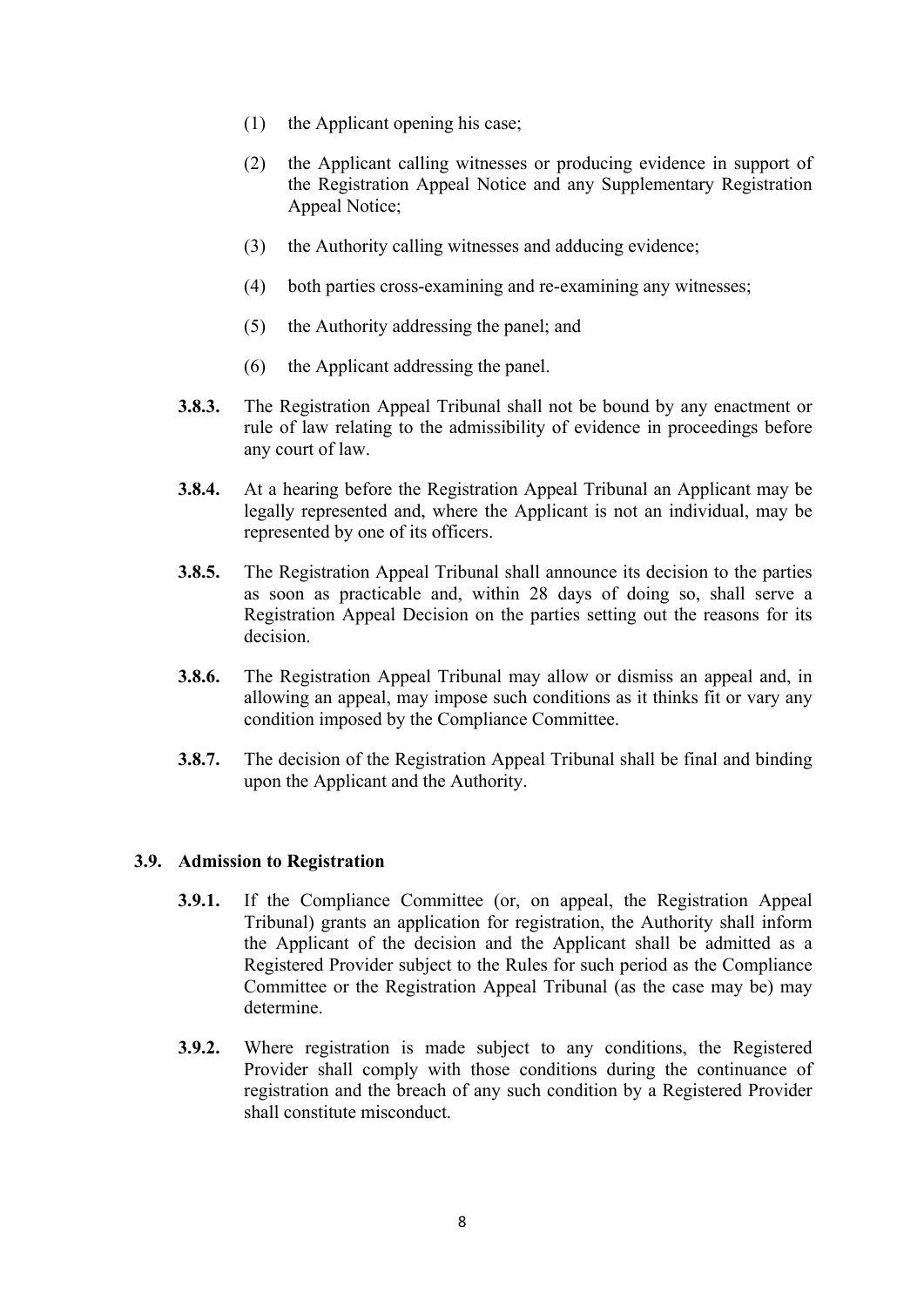#### **3.10. Statistics, Fees etc.**

- **3.10.1** A Registered Provider must pay any fee, subscription, charge, levy or other sum within 21 days of it becoming due to the Authority and the Compliance Committee may terminate registration if a Registered Provider fails to make payments in accordance with this Rule. If a Registered Provider fails to make payments in accordance with this Rule it shall be regarded as misconduct and may be dealt with accordingly.
- **3.10.2** Registered Providers will provide within a reasonable time such statistics as the Authority may request. Such statistics shall be provided to the Chief Executive Authority who will ensure that the security of individual Registered Providers statistics is maintained and use the statistics either for the determination of fees or for consolidation into statistics in respect of all Registered Providers. If a Registered Provider fails to provide such statistics in accordance with this Rule, it shall be regarded as misconduct and may be dealt with accordingly.

#### **3.11. Annual re-registration**

A Registered Provider must by the prescribed date complete and send to the Authority information in the prescribed form and the Compliance Committee may terminate registration if within 28 days of the prescribed date a Registered Provider fails to comply with this Rule. If within 28 days of the prescribed date a Registered Provider fails to comply with this Rule it shall be regarded as misconduct and may be dealt with accordingly.

#### **3.12. Withdrawal from Registration**

A Registered Provider may withdraw from registration by the Authority by giving not less than  $60$  180 days written notice or such shorter notice as the Authority may approve and the notice must be accompanied by such information concerning the circumstances of withdrawal as, in the opinion of the Authority, is necessary for it to determine whether any measures are necessary to protect the clients of that Registered Provider at the time the withdrawal will take effect. A Registered Provider that for any reason ceases to be registered shall not be entitled to the refund of any subscriptions or other payments made to the Authority.

#### **4. CONDUCT**

#### **4.1. Code of Practice**

The Authority shall issue a Code of Practice and shall have the power to vary, amend or revoke any such Code of Practice as it sees fit.

#### **4.2. Obligation on Registered Providers**

In the conduct of business, a Registered Provider shall, at all times: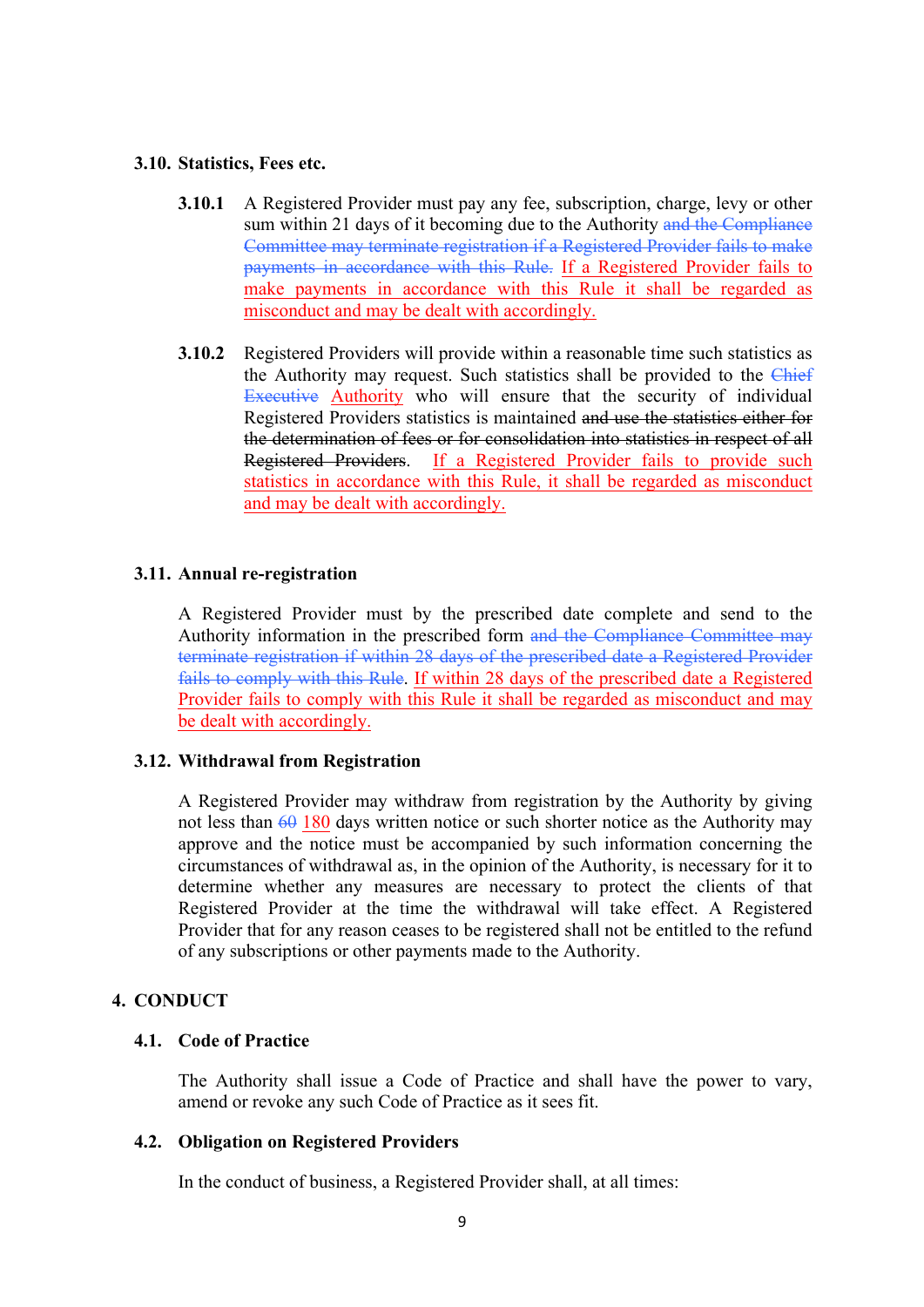- **4.2.1.** Comply with, and ensure that its employees, agents or representatives comply with, the Rules and Code of Practice;
- **4.2.2.** Deal promptly and fairly with the Authority;
- **4.2.3.** Promptly inform the Authority of any matter which the Authority might reasonably expect to be disclosed;
- **4.2.4.** Ensure that all contractual documentation, advertising and promotional material, which shall include where appropriate a key features document, published in connection with a prepaid funeral plan is sufficiently clear to enable a potential client to make an informed decision about purchasing a plan; and
- **4.2.5.** Shall recognise that conformity with the Rules and Code of Practice does not absolve the Registered Provider from the need to ensure that it satisfies any other requirements imposed by law and continues to do so.

## **4.3. Breach of the Code**

A breach of the Code of Practice shall be regarded as misconduct and may be dealt with accordingly.

## **5. PLAN FUNDS**

#### **5.1. Security of Funds**

A Registered Provider must ensure that money received from a client to pay for a funeral plan is, as soon as practicable, either:

- **5.1.1.** Applied towards a contract of whole life assurance on the life of the client (or other person for whom the funeral is to be provided), effected and carried out by an authorised person who has permission to effect and carry out such contracts of insurance; or
- **5.1.2.** Paid into an account maintained by a trust which has been approved by the Compliance Committee, where appropriate arrangements exist to make good any shortfall or deficiency in the value of the assets of the trust below the value of its liabilities as disclosed by an actuarial valuation, to ensure the trust has sufficient assets to discharge the Registered Provider's obligations; and
- **5.1.3.** Where the report of an actuary produced under Rule 5.3.10.2 shows that there is a shortfall or deficiency in the value of the assets of the trust below the value of its liabilities, the Trustees will provide the Compliance Committee with their detailed response to any recommendation made by the actuary as soon as reasonably practicable but not exceeding 60 days after the signing of the report by the actuary and including a statement as to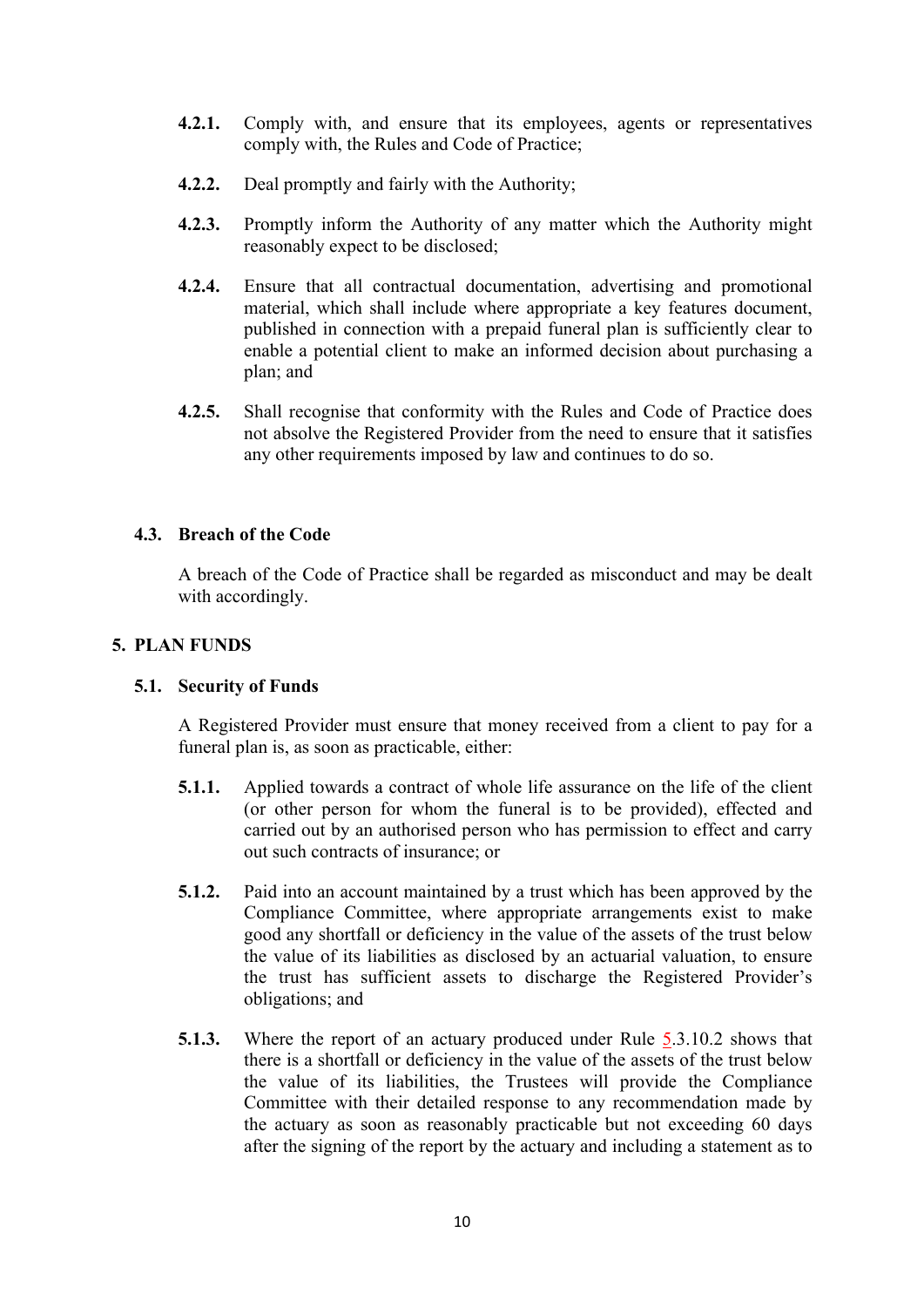the action to be taken to make good any shortfall or deficiency in the value of the assets of the trust below the value of its liabilities.

#### **5.2. Approval of insurance arrangements**

The Compliance Committee shall satisfy itself that if the sums paid by the client are applied towards a contract of whole life assurance the contract is effected and carried out by an authorised person who has permission to effect and carry out such contracts of insurance.

#### **5.3. Approval of trusts**

The Compliance Committee shall be responsible for approving any trust under which plan funds are held and shall not approve any such trust unless the Authority is satisfied that:

- **5.3.1.** The trust is established by means of a written instrument;
	- **5.3.1.1.** The trust ensures that the following purposes are achieved
		- (a) the purpose for which the trust has been created;
		- (b) that its assets are held in relation to customers' funerals;
		- (c) that the assets in the trust fund are not the assets of the Registered Provider;
		- (d) in the event of the insolvency of either the Registered Provider or the trust fund, any liquidator/administrator or other person who may be appointed as a consequence of the insolvency has no claim against the trust fund or its assets for purposes other than the delivery of the clients' funerals.
- **5.3.2.** The Trustees are fit and proper persons, a majority of whom are not Connected Persons and, subject to Rule 5.3.4, exercise sole control over the assets of the trust and are required by the trust to act by unanimity. Provided that the requirements for the Trustees to act by unanimity shall not apply:
	- (a) in the event that one or more of the Trustees has a conflict of interest which could result in it being improper for an individual Trustee to participate in the decision; or
	- (b) in the event that:
		- i. not all the Trustees are able to attend a meeting of the Trustees of which proper notice has been given, and at which a decision is made; or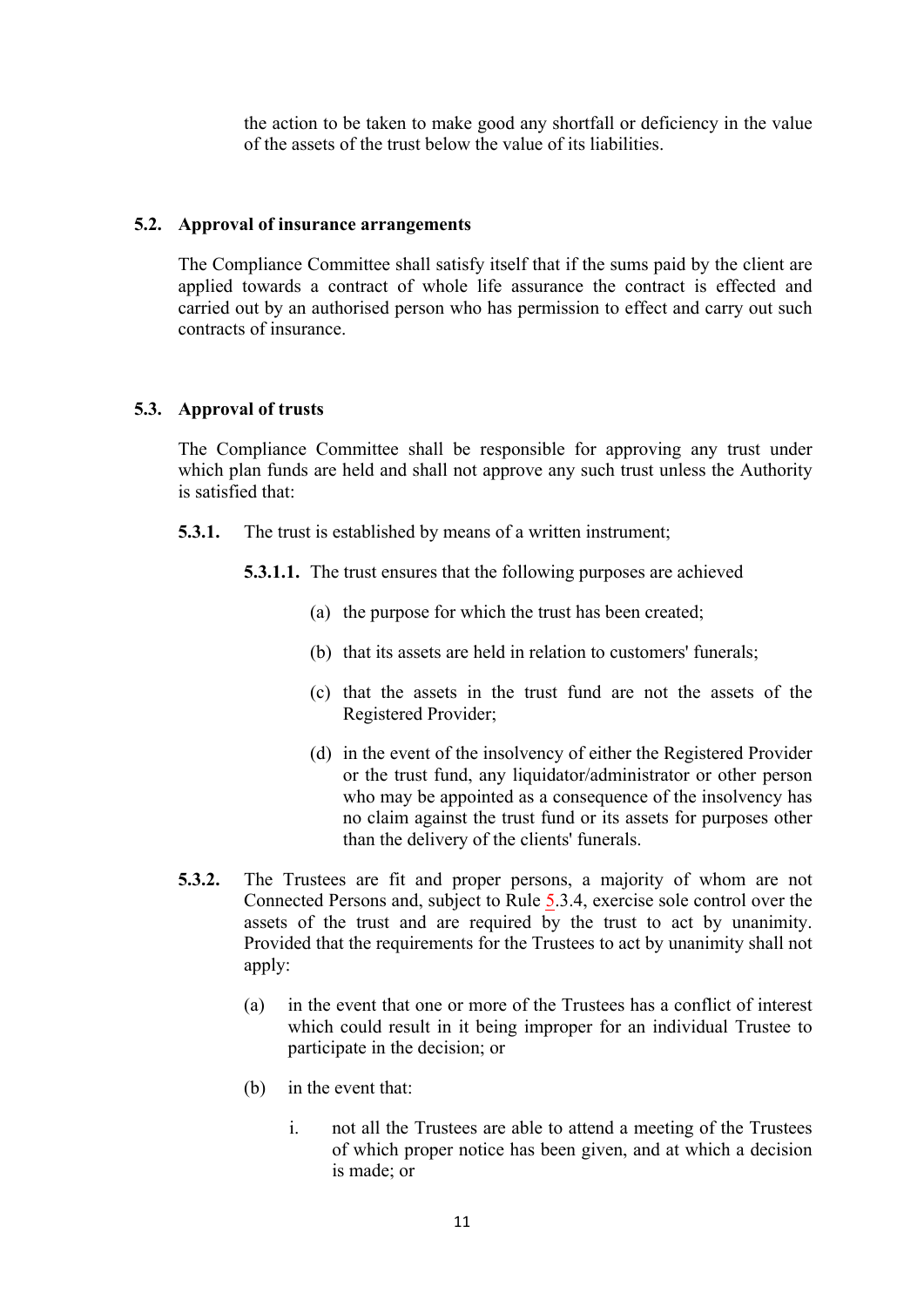ii. only a majority of Trustees present at a meeting of which proper notice has been given, vote in favour of a decision;

The requirements of this Rule shall be deemed to have been satisfied if the majority of Trustees in favour of the decision shall be unconnected Trustees.

- **5.3.3.** All investments forming part of the plan funds are held in the names, or to the order or account, of the Trustees;
- **5.3.4.** The Trustees are required to appoint, or have appointed, to manage the assets of the trust an independent fund manager who is an authorised person as required by Article 60 (1)(b) of the RAO and is not a Connected Person;
- **5.3.5.** The Trustees are required to provide the fund manager, at least annually, with a written statement of investment principles which the fund manager is required to follow;
- **5.3.6.** The terms of the trust require the fund manager to invest cash and other assets comprising the trust fund prudently with a view to minimising the risk that the assets will be insufficient to meet the liabilities of the trust fund;
- **5.3.7.** The terms of the trust prohibit the funds from being invested in matters in which any connected person has a material interest including, but not limited to, investing in or providing loans to the Registered Provider or any business of or associated with the Registered Provider or any director of or partner in the Registered Provider;
- **5.3.8.** The terms of the trust restrict payments from the trust funds to payment on production of appropriate evidence of entitlement or to meet taxes, expenses or disbursements authorised under the trust arrangements;
- **5.3.9.** The terms of the trust set out the Registered Provider's entitlement to any surplus of funds and the circumstances in which payment of any such surplus may be made to the Registered Provider;
- **5.3.10.** The terms of the trust require:
	- **5.3.10.1.** Accounts with respect to the assets and liabilities of the trust are prepared annually in accordance with current generally accepted accounting practice, such accounts to be audited by a person eligible for appointment as an auditor under section 485 of the Companies Act 2006, such accounts to be prepared as at a date not more than 9 months prior to the date of application for registration or re-registration, as the case may be; and
	- **5.3.10.2.** The assets and liabilities of the trust are determined, calculated and verified annually (or at such other intervals not exceeding 3 years, as the Authority may determine), to a date not more than 9 months prior to the date of application for registration or reregistration, as the case may be, by an actuary who is a fellow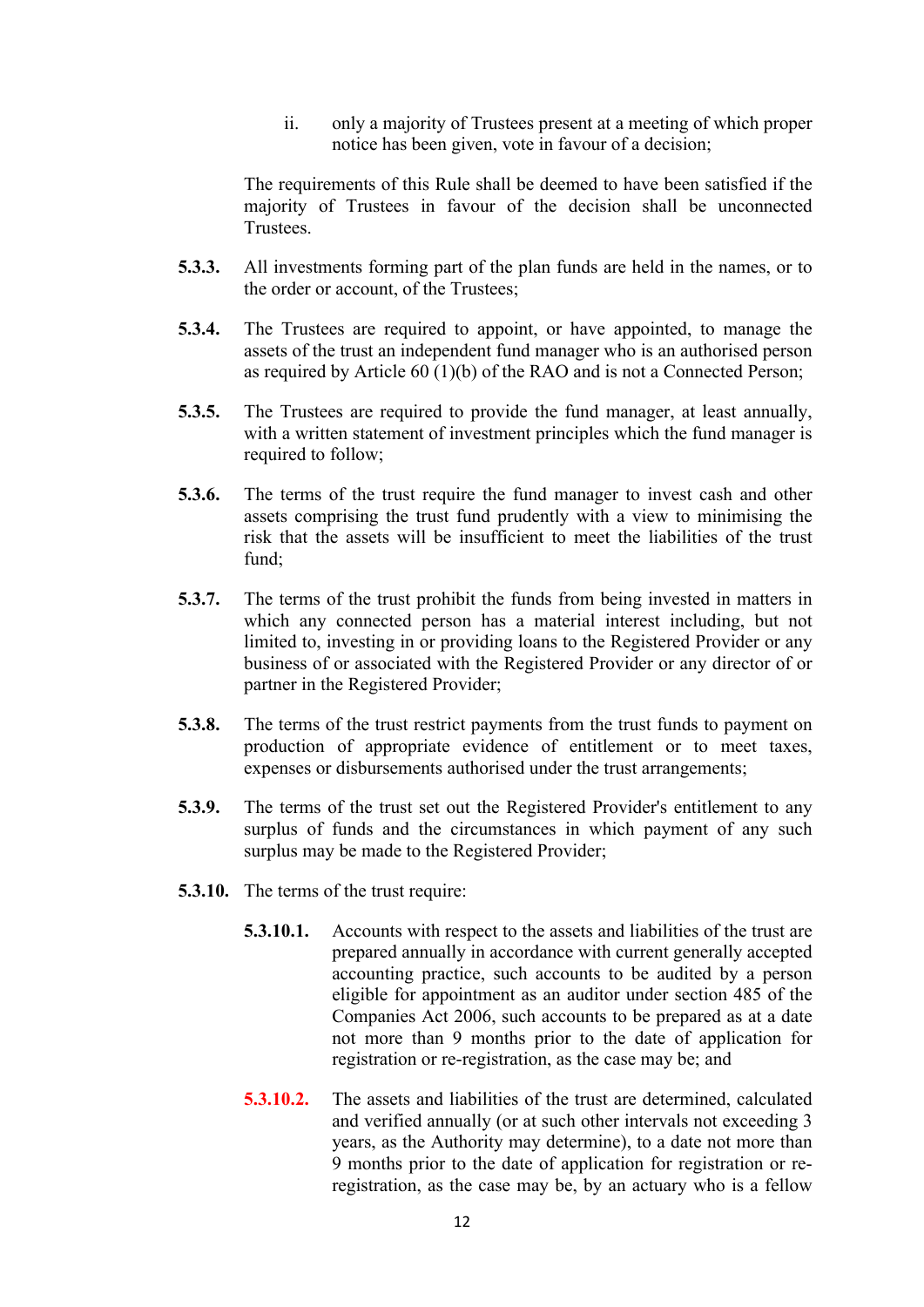of the Institute and Faculty of Actuaries. Each such determination, calculation and verification shall be in accordance with the Funeral Plans Technical Actuarial Standard issued by the Financial Reporting Council or any succeeding actuarial standards accepted by the Funeral Planning Authority as being competent. If such Technical Actuarial Standard is not followed in any respect, the review shall explain the reason for failing to do so any relevant actuarial standards. If such actuarial standards are not followed in any respect, the review shall explain the reason for failing to do so.

- **5.3.10.3.** The Compliance Committee may ask for any additional information and require the preparation of an interim actuarial valuation, consistent with the "Technical Actuarial Standard R: Reporting Actuarial Information" issued by the Financial Reporting Council or any succeeding actuarial standards accepted by the Authority as being competent prepared by the actuary who performed the last formal actuarial valuation (or such other actuary as the Authority may accept); and with any relevant actuarial standards, to be prepared by the actuary who performed the last formal actuarial valuation (or such other actuary as the Authority may accept); and
- **5.3.10.4.** Also, that if it is not reasonably practical to comply with the 9 month requirement in either  $5.3.10.1$  or  $5.3.10.2$  the Compliance Committee may, at its discretion, specify the date by which the audited accounts or actuarial valuation (as the case may be) shall be provided.
- **5.3.11.** The trust and Trustees are covered by insurance against loss of plan funds as a consequence of fraud or negligence and the Trustees have confirmed the adequacy of such insurance.
- **5.3.12.** The terms of the trust make adequate provision for the administration of plan funds in the event that the Registered Provider becomes insolvent or ceases trading.

# **5.4. Arrangements for Funerals**

- **5.4.1.** From 1 January 2020, a Registered Provider should make is required, within 4 weeks of a new plan being purchased by a customer, to put in place appropriate arrangements for the funeral to be carried out within 4 weeks of the plan being set-up. The Authority would expect these arrangements to: that:
	- identify the funeral director (branch or corporate entity) that will carry out the funeral;
	- be are legally enforceable;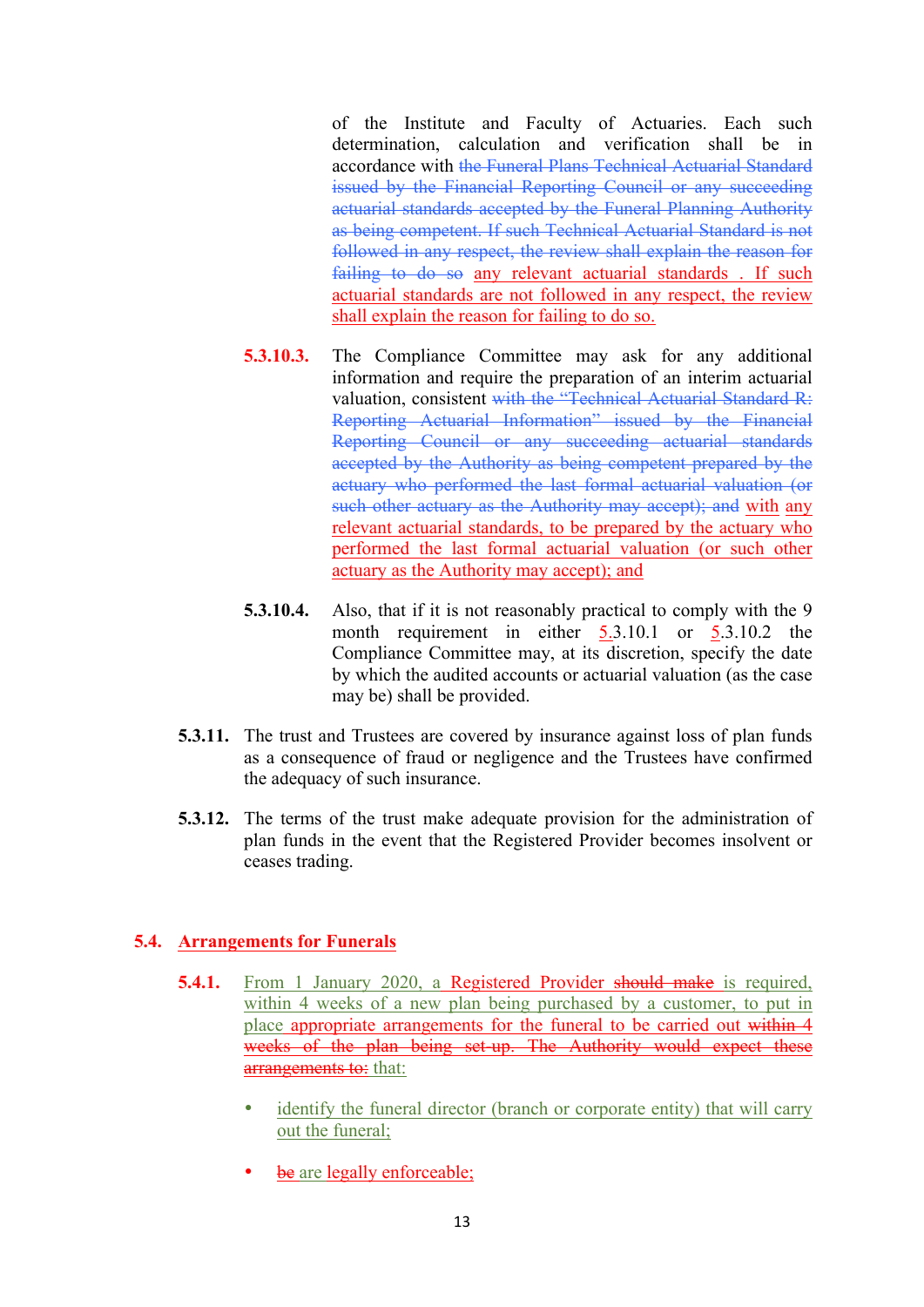- define the amount to be paid for the funeral;
- identify who is responsible for any cost of guarantees that may exist;
- survive the Registered Provider were it to cease to exist;
- be are clearly documented.
- **5.4.2.** If the Registered Provider's arrangement for funerals do not meet the Authority's expectations in 5.4.1 then the Registered Provider should explain how their arrangements protect customers in the situations where the Registered Provider continues and also where the Registered Provider ceases to exist. For plans purchased prior to 1 January 2020 a Registered Provider must provide the Authority with an annual summary of any plans not allocated to a funeral director on the basis set out in 5.4.1. Such report to be provided as part of the Registered Provider' annual re-registration.
- **5.4.3.** The Registered Provider should ensure that the accounts for the Registered Provider should reflect the liabilities and risks that arise from the arrangements put in place to carry out funerals including any liabilities (contingent or otherwise) that arise from the provision of those associated with guarantees to customers.
- **5.4.4.** The Trustees should ensure that the accounts and actuarial valuation for the Trust should reflect the liabilities and risks that arise from the arrangements put in place to carry out funerals including any liabilities (contingent or otherwise) that arise from the provision of those associated with guarantees to customers.

# **5.5. Transitional and provisional arrangements**

- **5.5.1.** Subject to Rule 5.5.2 and 5.5.3, in the application of the Rules to any particular application to become a Registered Provider the Compliance Committee may, in its discretion, waive or vary any Rule for such time and subject to such conditions as it considers appropriate.
- **5.5.2.** In the exercise of the power conferred by Rule 5.5.1 the Compliance Committee may register as a Registered Provider an Applicant whose arrangements for the security of plan funds do not comply with all of the provisions of Rule 5.3 but only if:
	- **5.5.2.1.** The Applicant will, if registered, be able to comply with the requirements of Rule 5.3 within a period not exceeding 24 months; and
	- **5.5.2.2.** The Compliance Committee is satisfied that the arrangements which the Applicant has, or by complying with any condition imposed by the Compliance Committee will have, for the security of plan funds provide a level of protection for consumers substantially similar to that required by Rule 5.3.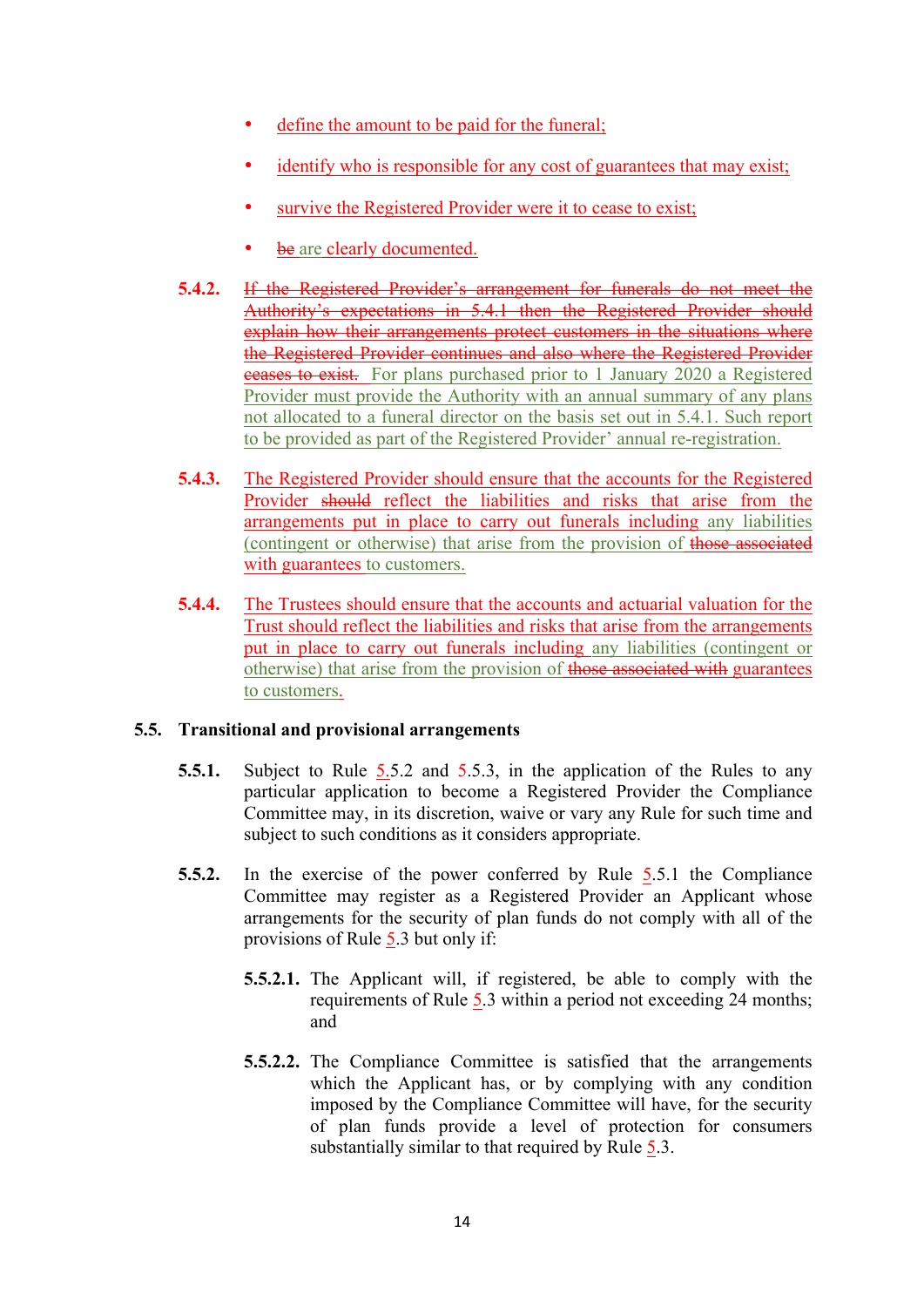**5.5.3.** Nothing in Rule 5.5.1 shall authorise the Compliance Committee to waive or vary any Rule to the extent that it would permit an Applicant in breach of an obligation under Articles 60 (1) (a) or (b) or 60 (2) of the RAO to be registered as a Registered Provider.

# **5.6. Record keeping**

A Registered Provider must take reasonable steps to ensure that sufficient information is recorded and retained about its business and compliance with the Authority's regulatory system. Any records which the Authority requires a Registered Provider to maintain may be inspected by a person appointed for the purpose by the Authority and must be produced promptly to that person on request.

# **5.7. Monitoring**

- **5.7.1.** A Registered Provider must provide to the Authority annually a report detailing how the Registered Provider accounts for outstanding funeral plans.
- **5.7.2.** A Registered Provider must inform the Authority within 14 days of the end of every quarter the number and total value of funeral plans sold and the number of funeral plans fulfilled and the number of plans outstanding at the end of the preceding quarter.
- **5.7.3.** In the case of an Insurance-based Plan Registered Provider:
	- **5.7.3.1.** within 30 days of the end of every quarter an officer of such Registered Provider must inform the Authority of the value of the assets held in insurance policies.
- **5.7.4.** In the case of a Trust-based Plan Registered Provider:
	- **5.7.4.1.** within  $\frac{14}{30}$  days of the end of every quarter an officer of such Registered Provider must inform the Authority of the value of assets held in the trust: and
	- **5.7.4.2.** within  $\frac{14}{30}$  days of the Trustees of such Registered Provider receiving an actuarial valuation the Trustees must provide the Authority with a certificate of assets and liabilities specified in such actuarial valuation.
- **5.7.5.** A Registered Provider must inform the Authority within 14 days of it receiving an actuarial valuation reporting a shortfall of assets available to meet its liability to provide funerals for outstanding funeral plans and, within 14 days thereafter, inform the Authority of the steps it is taking to eliminate the shortfall.
- **5.7.6.** A Registered Provider must provide the Authority by 31 March each year with a report (Asset Adequacy Report) that confirms the adequacy of assets to provide the funeral on the assumption that the Registered Provider failed at either the previous calendar year or financial year end. The report should include reference to at least the following: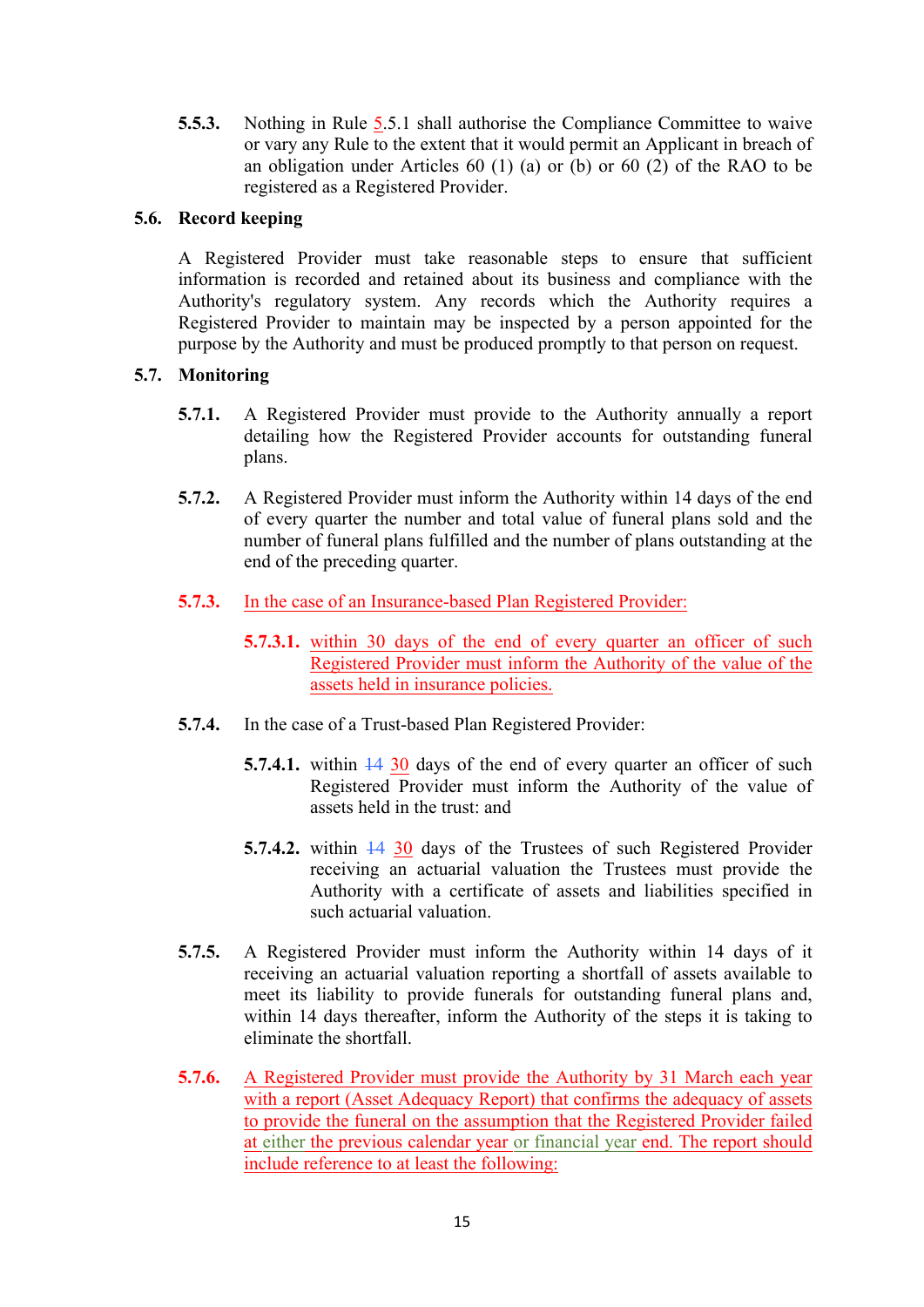- The type and value of assets available at the calendar year or financial year end, including details of how the assets have been valued.
- The value of future instalment payments at the valuation date.
- Arrangements in place for funerals to be carried out and their legal enforceability if the Registered Provider ceased to be a provider of funeral plans.
- The Registered Provider's view of the wholesale cost that would have to be paid on a wholesale basis to deliver the  $\theta$ -funerals to be provided under the plans taking account of the plan type, guarantees, geography and other factors that the Registered Providers consider relevant (the "wholesale cost").
- The relationship between assets and the wholesale cost at the valuation date taking account of the legal position.
- If a material deficit exists between assets available and the wholesale cost or the report identifies other material risks an explanation of how and when that position will be remedied.

Appendix 2 provides guidance on the Authority's requirements in respect of the Asset adequacy Report.

# **6. COMPLAINTS**

The Authority provides an independent conciliation and arbitration service through The Independent Dispute Resolution Service in an endeavour to resolve any complaint or dispute which arises between a Registered Provider and a client, another Registered Provider or a third party. The procedure to resolve disputes is:

- resolution with the Registered Provider;
- referral to the Authority's conciliation service with the conciliator being appointed by The Independent Dispute Resolution Service;
- referral to the Authority's arbitration service with the arbitrator being appointed by The Independent Dispute Resolution Service.

# **6.1. Client Complaints to Registered Providers**

If a client is dissatisfied with the service he has received from a Registered Provider, the client is expected in the first instance to inform the Registered Provider, at which time the Registered Provider will deal with the complaint in accordance with the Registered Provider's written complaints procedure. The Registered Provider must reply to a client in writing within seven 7 working days of receiving a complaint.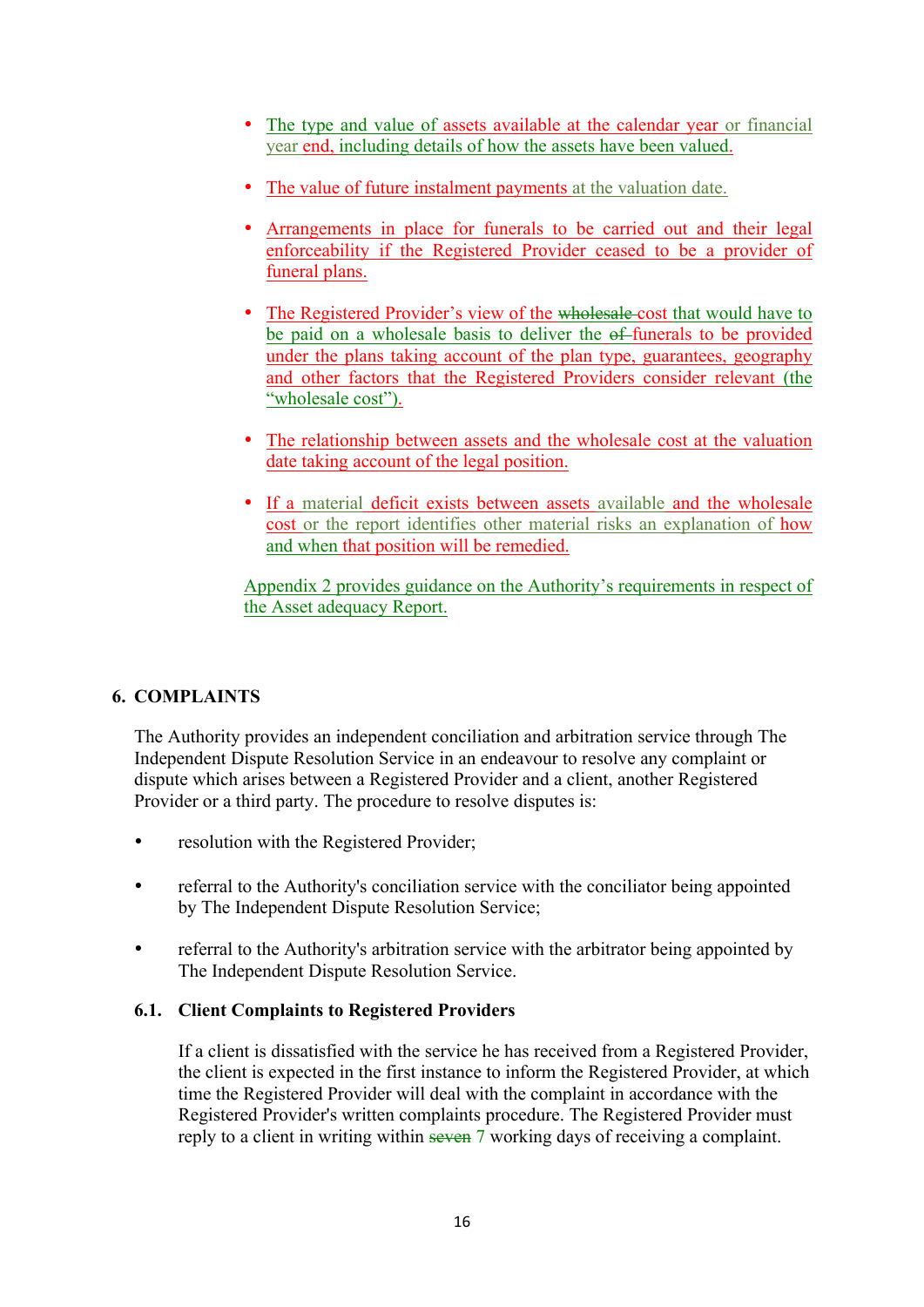## **6.2. Registered Provider's Complaints Procedures**

A Registered Provider must provide the Compliance Committee with a copy of the Registered Provider's written procedures for ensuring that complaints from clients are promptly and effectively dealt with and which, in particular, must ensure that:

- **6.2.1.** The Registered Provider's employees, agents and representatives and any other third party used by the Registered Provider are fully aware of, have received adequate training in and comply with, the procedure;
- **6.2.2.** The procedure provides for complaints to be dealt with by a person of appropriate seniority;
- **6.2.3.** All appropriate action is taken to remedy a complaint;
- **6.2.4.** The Registered Provider shall offer maximum co-operation with local consumer advisers or any other intermediary consulted by the client;
- **6.2.5.** Where a complaint is not remedied the client is advised of how the complaint may be pursued further, including referral to the Authority;
- **6.2.6.** Appropriate records are made;
- **6.2.7.** The Registered Provider shall not refuse to allow a complaint to be considered elsewhere if the client so chooses.

# **6.3. Complaints reporting**

The Registered Provider must provide the Authority with an annual report of Complaints received in the previous period which identifies at least the following:

- Total number of Complaints Received.
- Number of Complaints referred to the FPA.
- Number of Complaints referred to the FPAs Dispute Resolution Process.
- Breakdown of key Complaint types.
- Average time to resolution.
- Percentage of Complaints upheld.
- Summary of the Process for Root Cause Analysis Process and of the Outcomes.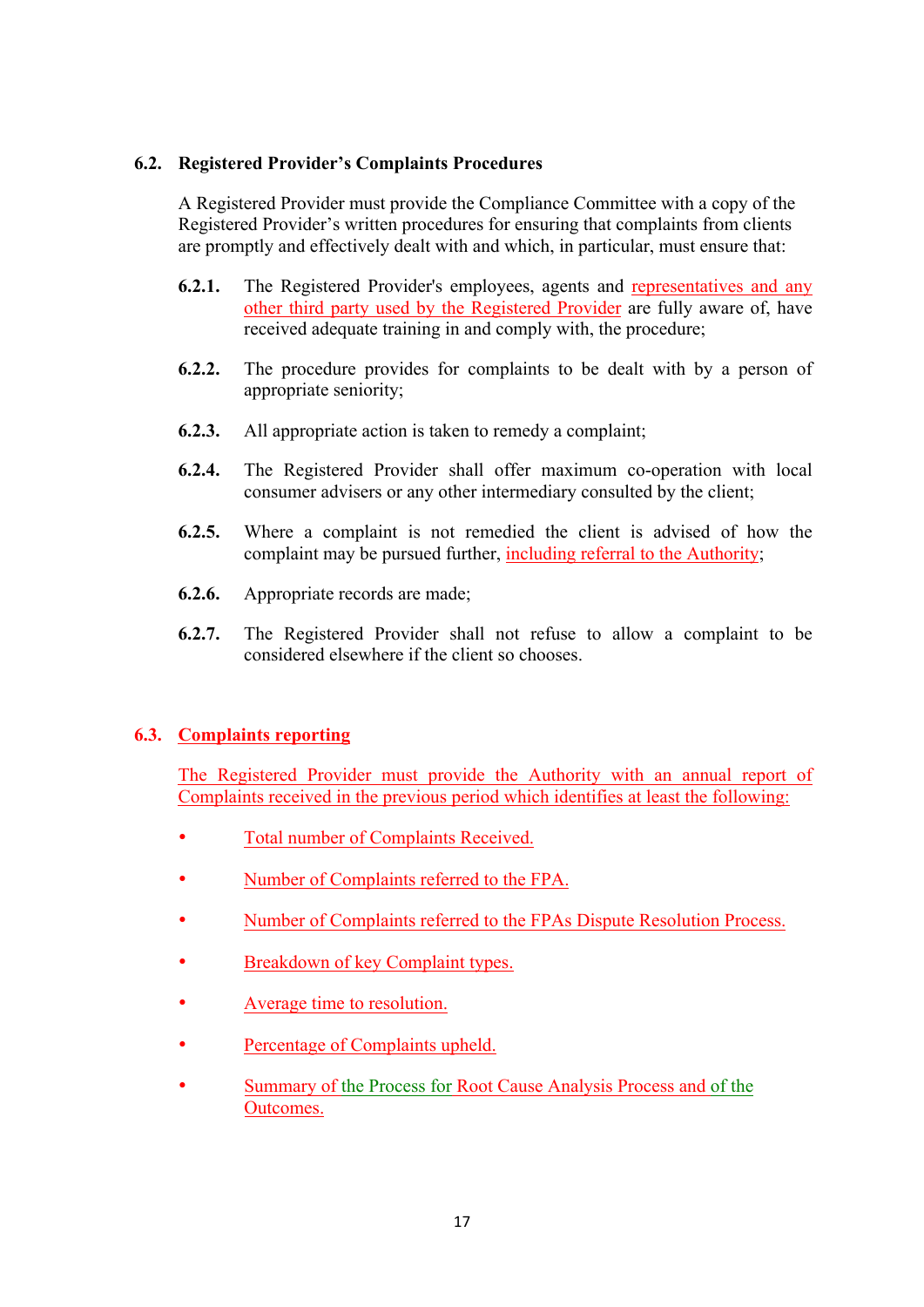# **7. MONITORING, COMPLIANCE AND ENFORCEMENT**

# **7.1. Monitoring**

The Compliance Committee shall monitor:

- **7.1.1.** The Registered Provider's compliance with the Rules and the Code of Practice; and
- **7.1.2.** The conduct of Registered Providers to ensure that they remain fit and proper persons.

## **7.2. Compliance powers**

For the purposes of Rule 7.1 the Compliance Committee may:

- **7.2.1.** Upon reasonable notice, cause an authorised member or officer of the Authority to enter a Registered Provider's business premises;
- **7.2.2.** Upon reasonable notice, require a Registered Provider to attend, or to take all reasonable steps to procure that an employee, agent or representative of the Registered Provider attends, at a specified date, time and place to answer questions and explain any matter that the Compliance Committee considers relevant for the purposes of the Rule;
- **7.2.3.** Interview a Registered Provider or an employee, agent or representative of the Registered Provider and require them to answer questions and give explanations for the purpose of enabling the Compliance Committee to obtain information about any matter which it considers relevant to its monitoring function;
- **7.2.4.** Require the production by a Registered Provider or an employee, agent or representative of the Registered Provider, of documents and records where information is held other than in legible form, to require the production of that information as a legible document or record.

# **7.3. Legal professional privilege**

Nothing in Rule 7.2 shall require the production by a Registered Provider or an employee, agent or representative of the Registered Provider of a document or record, or the provision of any information, which is the subject of legal professional privilege.

# **7.4. Disclosure of Information**

**7.4.1.** The Authority and members of the Compliance Committee shall treat as confidential any information which they obtain under the Rules and which relates to the affairs of an individual or particular business entity and shall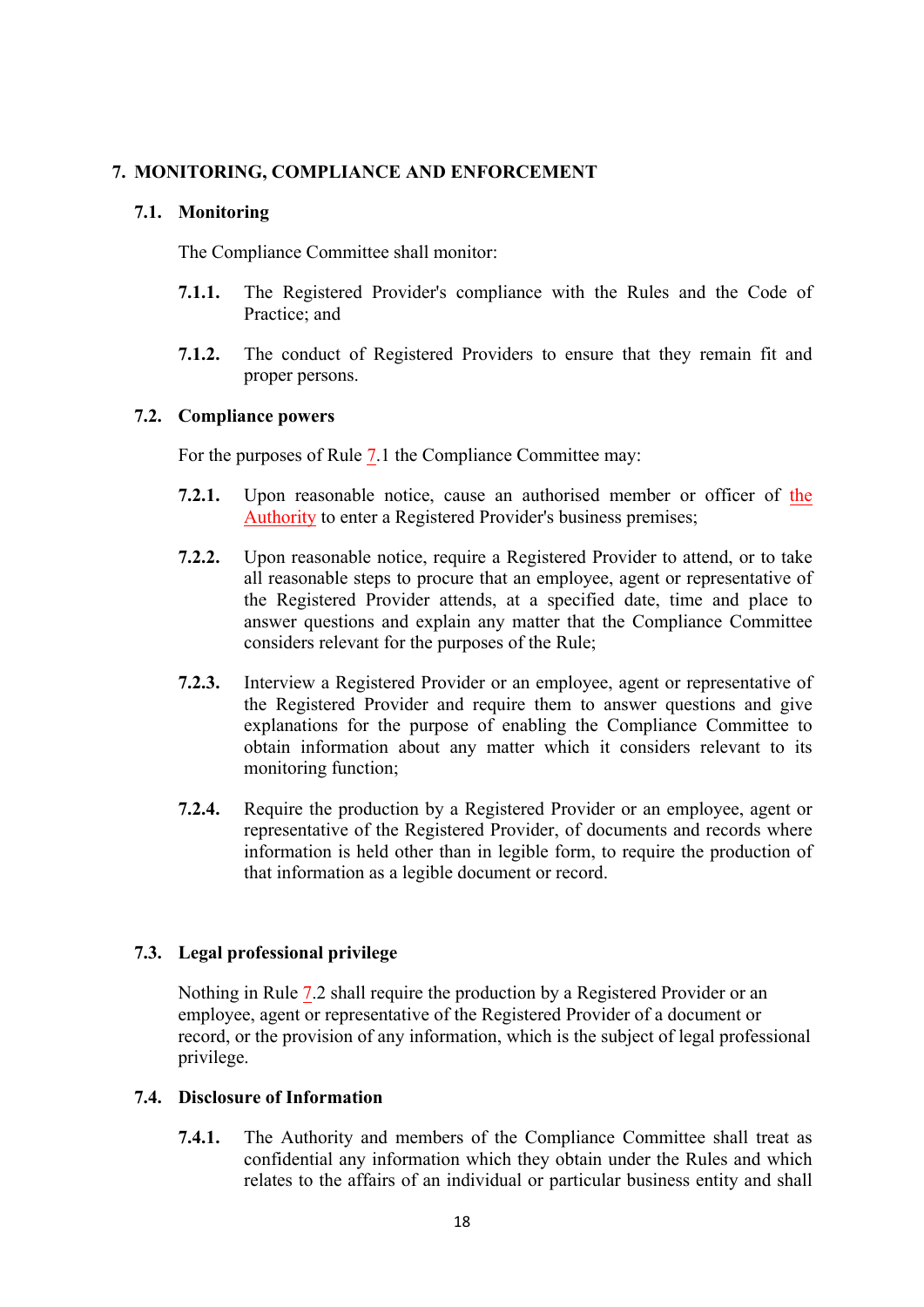not disclose or use such information without the consent of the person or business entity concerned.

- **7.4.2.** Rule 7.4.1 shall not apply to any disclosure of information made by the Authority:
	- **7.4.2.1.** For the purpose of facilitating the performance of any function of the Authority or any committee, officer or person appointed by it;
	- **7.4.2.2.** With a view to the institution of, or otherwise for the purposes of, any disciplinary proceedings;
	- **7.4.2.3.** In connection with the investigation of any criminal offence triable in the United Kingdom or any criminal proceedings before a United Kingdom court;
	- **7.4.2.4.** At the request of the Financial Conduct Authority and Prudential Regulation Authority when exercising their powers under the Financial Services and Markets Act 2000, the Competition & Markets Authority or a Government Department when exercising a statutory function.

## **7.5. Investigations**

As part of our overall approach to enforcement of our Rules the Compliance Committee are granted a range of investigatory and enforcement powers. Appendix 3 provides an overview of the fuller enforcement process and provides guidance on how the various elements of the process work together to ensure a robust enforcement framework.

The Compliance Committee may investigate any matter including (but not limited to):

- **7.5.1.** The fitness and propriety of a Registered Provider;
- **7.5.2.** The fitness and propriety of the Trustees of a funeral plan trust;
- **7.5.3.** An alleged breach or anticipated breach of the Rules or the Code of Practice by a Registered Provider which includes employees, agents, representatives or any other third party used by the Registered Provider;

#### **7.6. Notice of investigations**

Where the Compliance Committee commences an investigation it must serve on the Registered Provider concerned an Investigation Notice which states that an investigation has been commenced and contains a brief description of the matter under investigation. Following the service of an Investigation Notice, the Compliance Committee may require a Registered Provider to appear before it at a specified date, time and place to answer questions and explain any matter which the Compliance Committee consider relevant to the investigation. The Compliance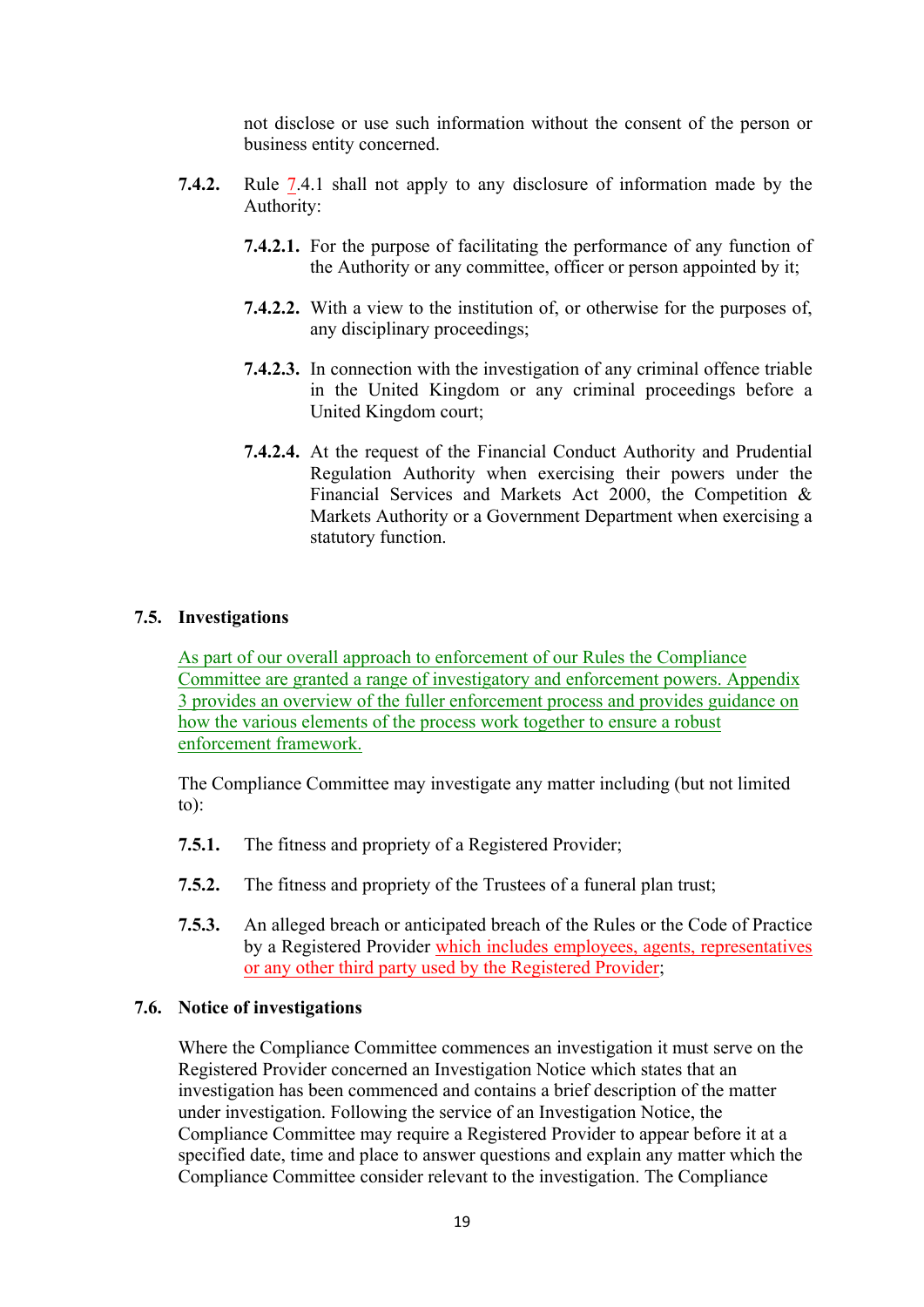Committee shall send copies of any Investigation Notice to the directors of the Authority.

# **7.7. Directions**

- **7.7.1.** If it appears to the Compliance Committee that a Registered Provider has ceased to be a fit and proper person or has failed, or intends or is likely to fail to comply with the Rules or the Code of Practice the Compliance Committee may serve a Direction on that Registered Provider specifying:
	- **7.7.1.1.** The circumstances that have caused the Compliance Committee to believe that the Registered Provider has ceased to be a fit and proper person;
	- **7.7.1.2.** The act or omission which the Compliance Committee believes constitutes, or would constitute failure to comply with the Rules or the Code of Practice; and
	- **7.7.1.3.** The action which the Compliance Committee requires the Registered Provider to take to meet the requirement of fitness and propriety or to remedy or avoid the failure to comply and the date and time at or by which action must be taken.

# **7.7.2.** In addition the Compliance Committee may propose:

- **7.7.2.1.** The appointment of a suitably qualified person to independently report on the matter under investigation. The Terms of Reference for such report to be determined by the Compliance Committee taking into account the reasonable representations of the Registered Provider. The fees in respect of such report to be met by the Registered Provider. Prior to the appointment of any such person the Compliance Committee has to provide a report to the Authority's Board setting out the reasons for the proposed appointment and the estimated cost of the appointment. The Authority's Board has to consider the Compliance Committee's argument and approve or otherwise the proposal to make the appointment. If no such agreement is forthcoming the Compliance Committee cannot make an appointment in respect of the matter being investigated.
- **7.7.2.2.** A financial penalty up to a maximum of £10,000 reflecting the Compliance Committee's view of the seriousness of the circumstances. In addition, the Compliance Committee may require the Registered Provider to meet the Compliance Committee's reasonable costs incurred in carrying our the investigation. If a penalty is levied under 7.7.1.5 this Rule then those circumstances leading to the penalty cannot be used as the basis for disciplinary action under section 8 of these Rules without the emergence of new evidence.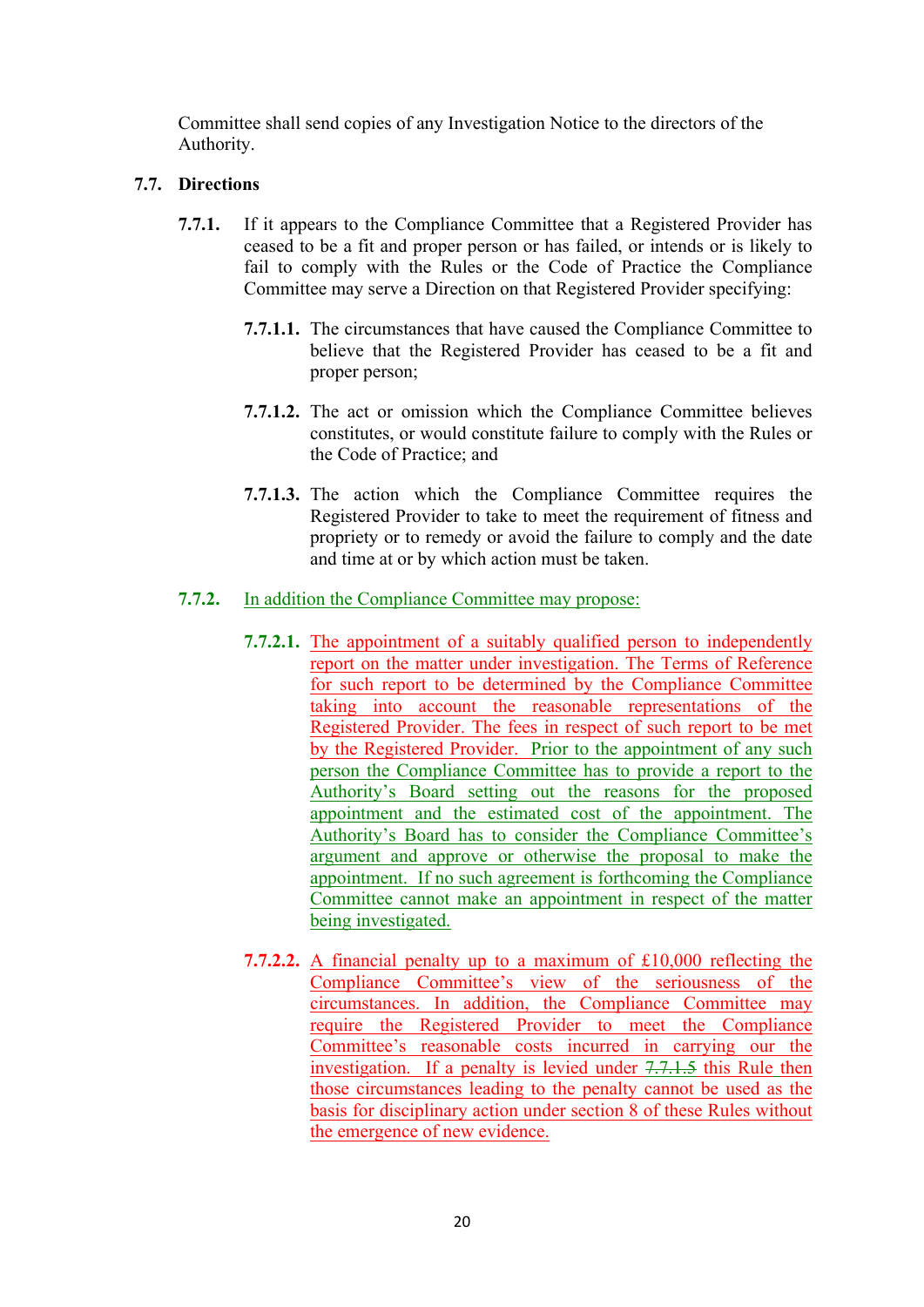- **7.7.2.3.** An intention to make a public statement regarding any contravention of the Rules. Such statement can only be made after the Provider has had opportunity to make representations under 7.7.32.
- **7.7.3.** A Registered Provider may within 14 days of service of a Direction make representations to the Compliance Committee to vary or revoke the terms of the Direction, and the Compliance Committee shall consider any representations made and may confirm, vary or revoke the Direction.
- **7.7.4.** The Compliance Committee may at any time vary or revoke a Direction by written notice to the Registered Provider.
- **7.7.5.** A Registered Provider on whom a Direction has been served shall not without reasonable excuse act in breach of it and the burden of proving such reasonable excuse shall be on the Registered Provider.

#### **7.8. Suspension of Registration**

- **7.8.1.** If it appears to the Compliance Committee that a Registered Provider:
	- **7.8.1.1.** Has ceased to be a fit and proper person or has committed, or is likely to commit, an act of misconduct; and
	- **7.8.1.2.** That, in consequence, it is necessary for the protection of consumers to do so; the Compliance Committee may suspend the registration of that Registered Provider.
- **7.8.2.** Suspension of registration in accordance with Rule 7.8.1 shall be effected by means of a Suspension Notice which shall be in writing and shall specify:
	- **7.8.2.1.** The matters, acts, or omissions which lead the Compliance Committee to consider that the Registered Provider has ceased to be a fit and proper person or has committed, or is likely to commit, an act of misconduct;
	- **7.8.2.2.** The reasons why the Compliance Committee consider that suspension of registration is necessary for the protection of consumers;
	- **7.8.2.3.** The time and date from which suspension will take effect and the period (if any) for which it will operate, and the Authority's intended public communication of the suspension.
- **7.8.3.** A Registered Provider on whom a Suspension Notice is served may:
	- **7.8.3.1.** Appeal against the issue of the Suspension Notice to the Disciplinary Panel as if the Suspension Notice was a Disciplinary Notice; and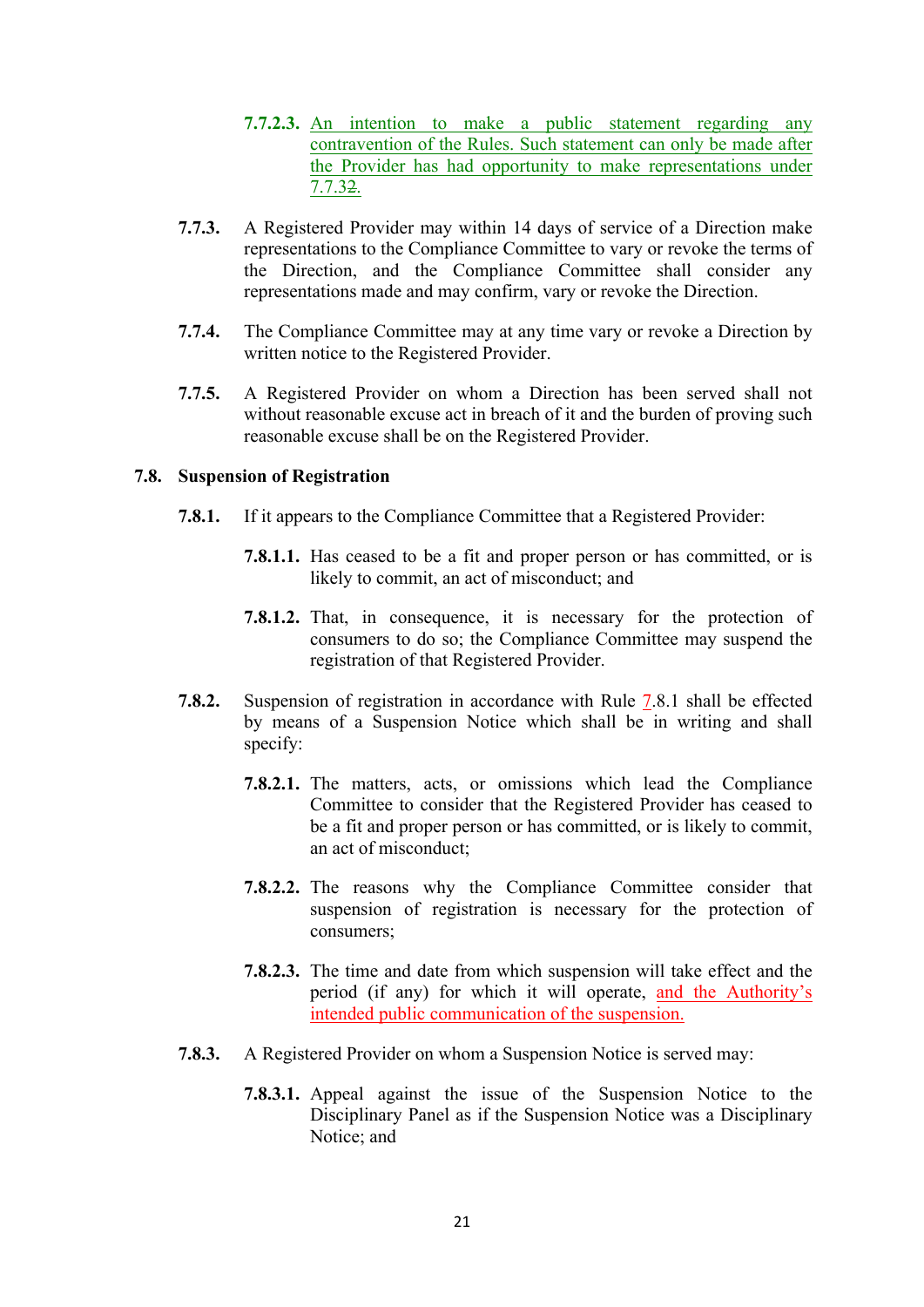- **7.8.3.2.** If the registered provider so chooses, apply for the operation of the Suspension Notice, including any public communication to be stayed pending the outcome of that appeal.
- **7.8.4.** An application to stay the operation of a Suspension Notice shall be made to the chairman of the Disciplinary Panel and the Authority shall make arrangements for such applications to be heard promptly and in any event within 48 hours of a Suspension Notice coming into operation.

#### **7.9. Urgent Action**

- **7.9.1.** If it appears to the Chairman of the Compliance Committee that urgent action needs to be taken in respect of any matter relating to a Registered Provider, he shall be authorised to exercise such powers of the Compliance Committee as he considers appropriate.
- **7.9.2.** Where the Chairman of the Compliance Committee takes any action in accordance with Rule 7.9.1 he shall give written notice to the other members of the Compliance Committee within 24 hours of doing so and at the same time shall give notice of a meeting of the Compliance Committee (which shall be held within 7 days of the date of that notice) at which the other members of the Compliance Committee may receive a full report from the Chairman and, if appropriate, ratify the action he has taken.

## **7.10. Reports to the Authority**

The Compliance Committee shall within 7 days of:

- **7.10.1.** Exercising its compliance powers;
- **7.10.2.** Concluding any investigation; or
- **7.10.3.** Serving any Direction or Suspension Notice;

give written notice to the directors of the Authority so that they are aware of the action taken and can decide whether it is appropriate to commence disciplinary proceedings against the Registered Provider concerned.

# **8. DISCIPLINE**

#### **8.1. Disciplinary proceedings**

- **8.1.1.** The Authority may institute disciplinary proceedings against a Registered Provider where it considers that the Registered Provider:
	- **8.1.1.1.** Is guilty of misconduct; or
	- **8.1.1.2.** Has ceased to be a fit and proper person; and in these Rules "misconduct" means a breach of the Rules or Code of Practice, breach of any condition of registration, failure to comply with a Direction or the provision to the Authority of information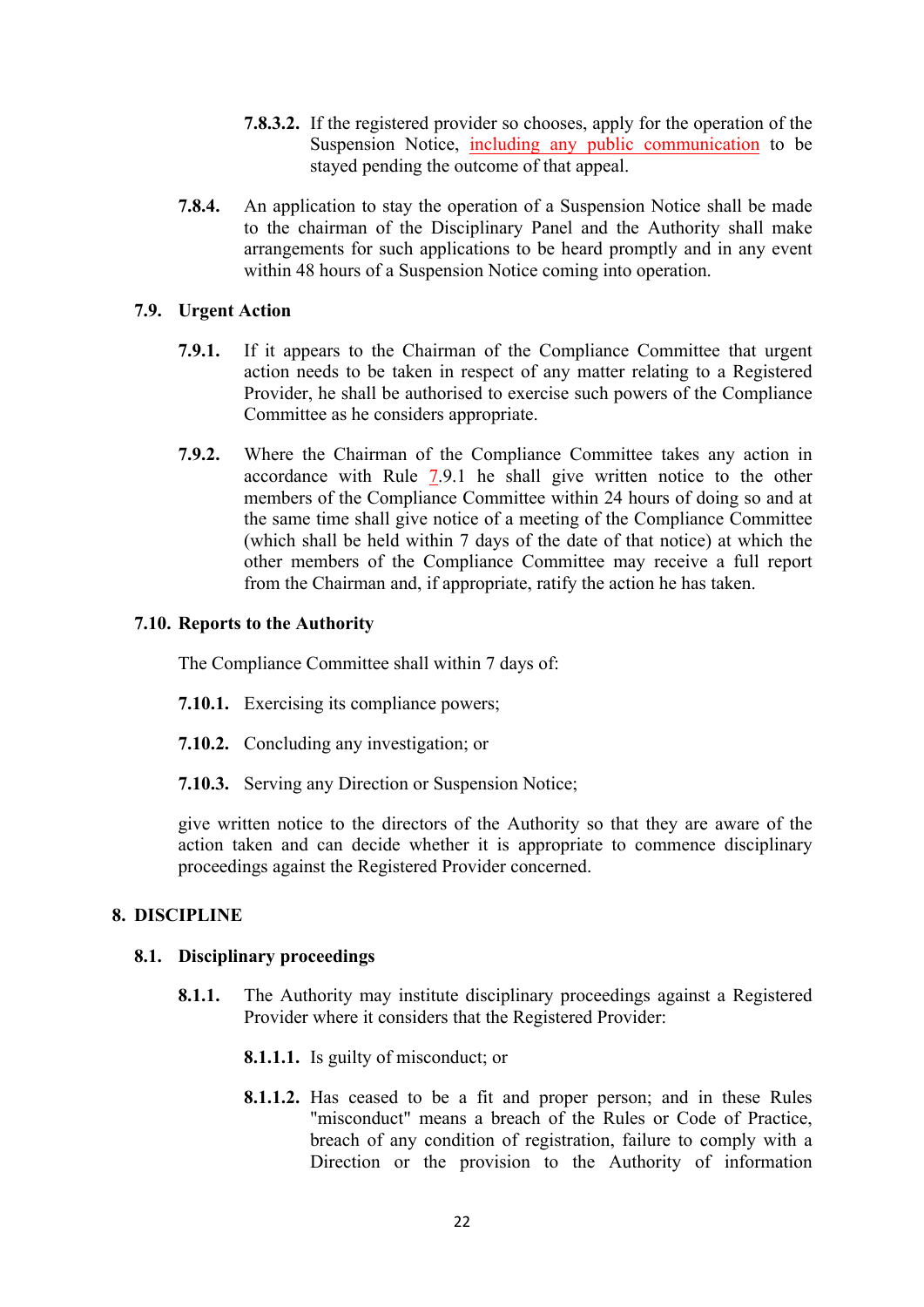(including information for the purposes of obtaining registration) which is false, misleading or inaccurate in a material particular.

- **8.1.2.** A Registered Provider has a continuing obligation to be able to satisfy the Authority that it is, and remains, fit and proper.
- **8.1.3.** Where the Authority decides to institute disciplinary proceedings it shall serve a Disciplinary Notice on the Registered Provider concerned setting out the acts of misconduct or reasons why the Registered Provider has ceased to be fit and proper together with a summary of the facts relied upon.
- **8.1.4.** The Registered Provider may, within 28 days from service of a Disciplinary Notice, serve on the Authority a Defence responding to all or any of the allegations in the Disciplinary Notice and giving reasons and if within that period the Registered Provider has not served a Defence the Disciplinary Notice shall be deemed to be accepted by that Registered Provider.

## **8.2. Disciplinary Panel**

- **8.2.1.** The Disciplinary Panel shall be appointed by the Authority and shall comprise a chairman who is a legally qualified Independent Person and two other persons, one of whom shall be an Independent Person.
- **8.2.2.** No person shall serve on a Disciplinary Panel if he has a direct personal or financial interest in the case or has been involved in any preliminary consideration of that case.

#### **8.3. Disciplinary Panel Procedure**

- **8.3.1.** Disciplinary Panel hearings shall be in private.
- **8.3.2.** The chairman of the Disciplinary Panel shall determine the procedure for hearing an appeal having regard to the following:-
	- (1) the Authority opening its case;
	- (2) the Authority calling witnesses or producing evidence in support of the Disciplinary Notice;
	- (3) the Registered Provider calling witnesses and adducing evidence;
	- (4) both parties cross-examining and re-examining any witnesses;
	- (5) the Authority addressing the panel;
	- (6) the Registered Provider addressing the panel.
- **8.3.3.** Except where otherwise provided in the Rules, in proceedings before the Disciplinary Panel the burden of proof shall be on the Authority.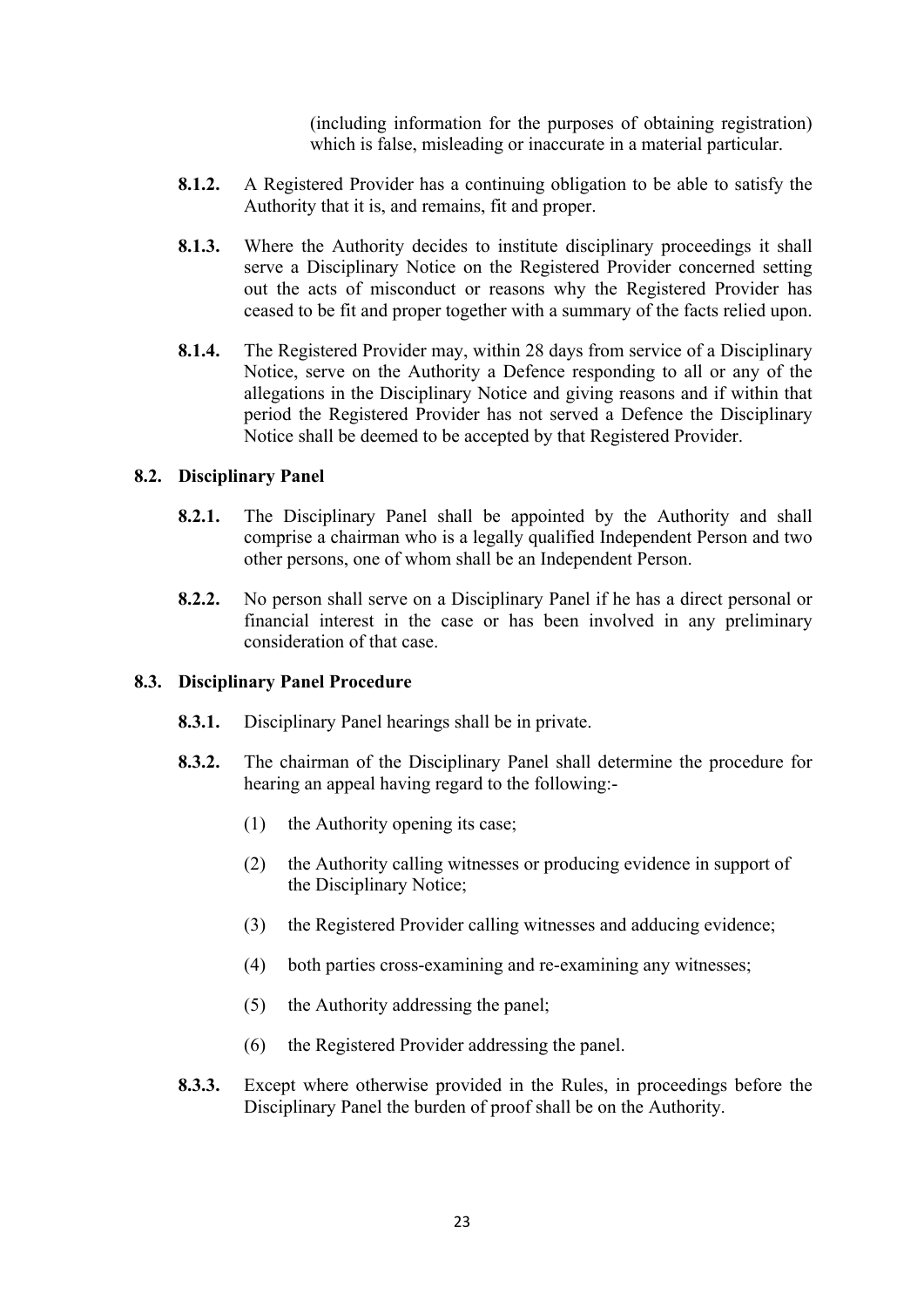- **8.3.4.** The Disciplinary Panel shall not be bound by any enactment or rule of law relating to the admissibility of evidence in proceedings before any court of law.
- **8.3.5.** At a hearing before the Disciplinary Panel a Registered Provider may be legally represented and, where the Registered Provider is not an individual, may be represented by one of its officers.

## **8.4. Decision**

- **8.4.1.** Within 28 days of announcing its decision, the Disciplinary Panel shall serve a Disciplinary Decision Notice on the parties setting out its findings of fact, the reasons for its decision and any penalty to be imposed on the Registered Provider.
- **8.4.2.** The Disciplinary Decision Notice shall inform the parties of their right of appeal.
- **8.4.3.** Where the Disciplinary Panel is satisfied that the Registered Provider has committed an act of misconduct it shall take into account any representations made by the parties before deciding the penalty to be imposed, whether registration should be terminated or continue subject to conditions, and the terms and conditions, compensation and costs to be imposed or ordered.
- **8.4.4.** Where the Disciplinary Panel is satisfied that the Registered Provider is no longer fit and proper it shall take into account any representations made by the parties before deciding whether the termination of registration should be subject to conditions and the terms and conditions, compensation and costs to be imposed or ordered.

# **8.5. Penalties**

**8.5.1.** The Disciplinary Panel may impose one or more of the penalties set out below taking into account any material antecedent history of the Registered Provider and any acts of misconduct other than those charged which the Registered Provider admits and wishes to take into consideration. The penalties are:

# **8.5.1.1.** A reprimand;

- **8.5.1.2.** A fine of up to  $\text{\textsterling}5,000$  a maximum of 5% of income turnover as recorded in the Statement of Comprehensive Income included in the Registered Provider's most recent filed accounts or if less £100,000. If no such Statement of Comprehensive Income exists an equivalent value of Turnover will be assessed, by the FPA, based on generally accepted accounting practices prevailing at that time.
- **8.5.2.** Where the Disciplinary Panel is satisfied that a Registered Provider is no longer fit and proper it shall terminate the registration of that Registered Provider.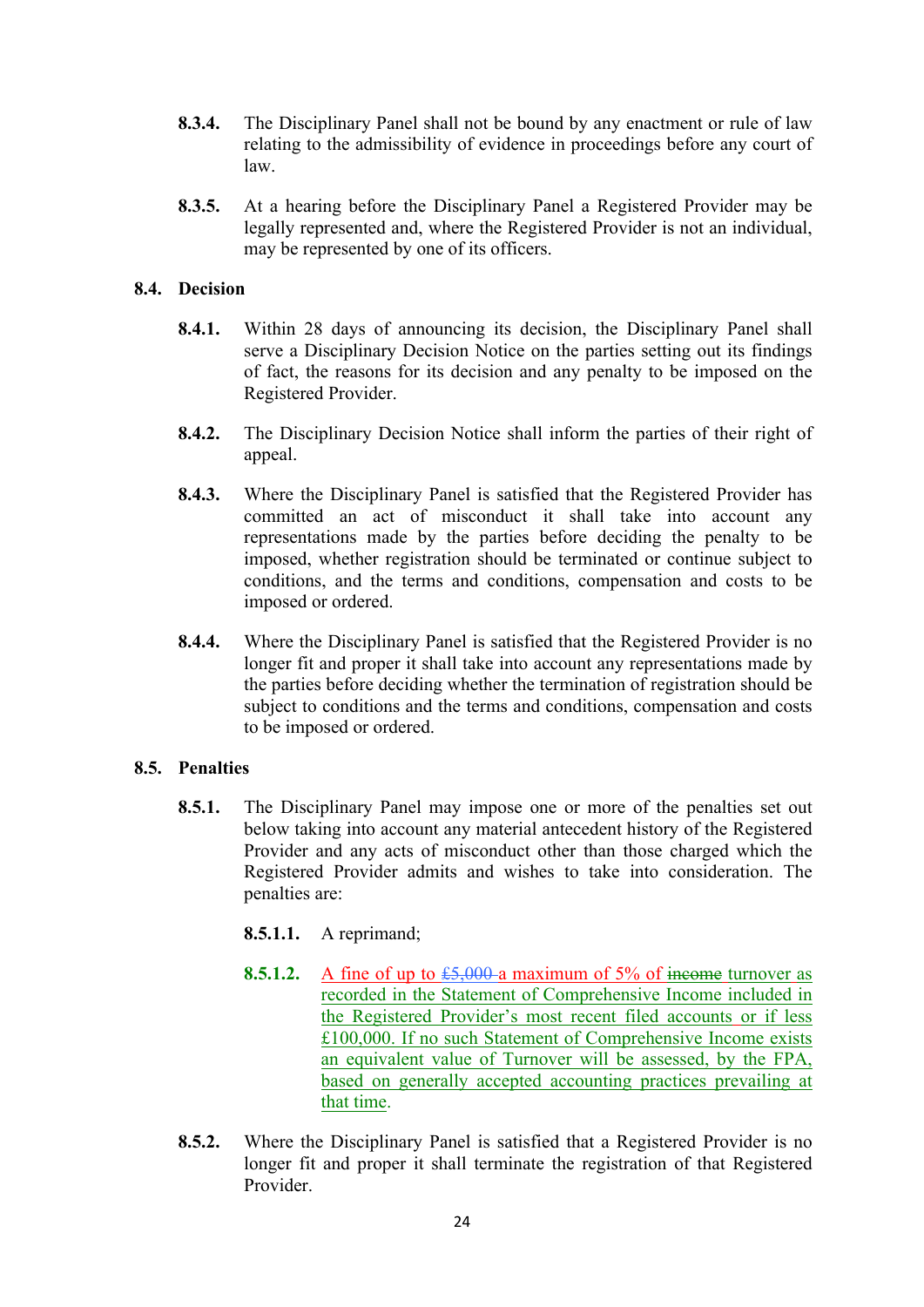- **8.5.3.** The Disciplinary Panel may impose such conditions as appropriate and may include a requirement that a Registered Provider takes steps to remediate any customer detriment and remedy or avoid a breach of the Rules or a condition on the registration of that Registered Provider.
- **8.5.4.** Unless the Disciplinary Panel determines otherwise, any penalty imposed shall come into effect upon service of the Disciplinary Decision Notice.
- **8.5.5.** The Disciplinary Panel may at its sole discretion advise the Authority to make the results of the Disciplinary Decision Notice public after any appeal submitted under Rule 8.9 has been considered.

## **8.6. Compensation**

- **8.6.1.** The Disciplinary Panel may make an order requiring a Registered Provider to pay compensation to a client where, on an application made by or on behalf of the client, the Disciplinary Panel is satisfied that the client has suffered a quantifiable financial loss as a consequence of the Registered Provider's misconduct.
- **8.6.2.** The amount of compensation to be paid by the Registered Provider shall be such amount (not exceeding  $\text{\textsterling}5,000 \text{ \textsterling}10,000$ ) as the Disciplinary Panel considers appropriate in all the circumstances of the case, having regard to the financial loss sustained.

## **8.7. Costs**

- **8.7.1.** The Disciplinary Panel may order any party to the proceedings to pay costs, and such costs may include, but shall not be limited to, the remuneration of members of the Disciplinary Panel, administrative costs and costs incurred in the investigation, preparation and presentation of the case.
- **8.7.2.** Costs may be awarded against the Authority but only if, in the opinion of the Disciplinary Panel, the Authority has behaved unreasonably in the commencement or conduct of the proceedings.

#### **8.8. Rights of appeal**

A Registered Provider or the Authority may appeal to the Disciplinary Appeal Tribunal against a decision by the Disciplinary Panel or any term or condition set out in a Disciplinary Decision

#### **8.9. Disciplinary Appeals**

- **8.9.1.** A party to a Disciplinary Decision ("the Appellant") may serve a Disciplinary Appeal Notice on the other party ("the Respondent") within 14 days of the service of that Disciplinary Decision.
- **8.9.2.** If a Disciplinary Appeal Notice is not served within the time provided in Rule 8.9.1 the Disciplinary Decision shall be regarded as final and binding on the parties.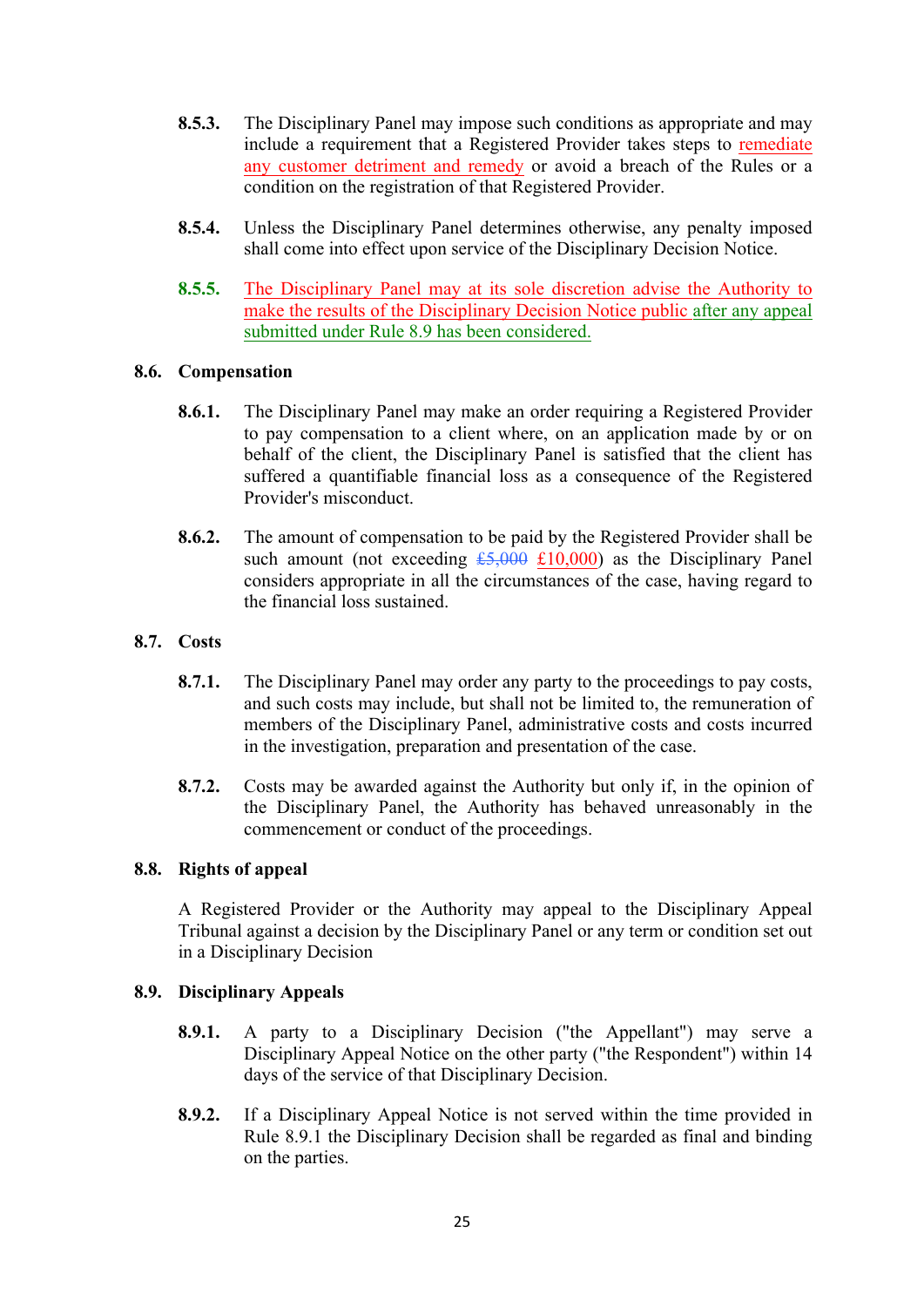- **8.9.3.** Any Disciplinary Appeal Notice must set out the grounds of appeal and must contain a brief statement of all matters relied upon by the Appellant
- **8.9.4.** The grounds of appeal may be any one or more of the following:
	- **8.9.4.1.** That the Disciplinary Panel misdirected itself;
	- **8.9.4.2.** That the Disciplinary Panel's decision was one that no reasonable Disciplinary panel could have reached;
	- **8.9.4.3.** That the Disciplinary Panel's decision was not supported by the evidence or was against the weight of the evidence;
	- **8.9.4.4.** That the Disciplinary Panel's decision was based upon an error of law or a misinterpretation of the Rules;
	- **8.9.4.5.** That the penalty imposed or compensation awarded by the Disciplinary Panel was excessive or, where the Appellant is the Authority, was insufficient.
- **8.9.5.** The Disciplinary Appeal Tribunal shall consider submissions made by the parties but, subject to Rule 8.9.6, shall hear no new evidence
- **8.9.6.** Where the Appellant is a Registered Provider he may appeal on the ground that fresh evidence is available which he could not by reasonable diligence have adduced before the Disciplinary Panel but, had it been adduced, the Disciplinary Panel could reasonably have come to a different decision.

#### **8.10. Disciplinary Appeal Tribunal**

- **8.10.1.** The Disciplinary Appeal Tribunal shall be appointed by the Authority and shall comprise a chairman who is a legally qualified Independent Person and two other persons, one of whom shall be an Independent Person.
- **8.10.2.** No person shall serve on a Disciplinary Appeal Tribunal if he has a direct personal or financial interest in the case or has been involved in any preliminary consideration of that case.

#### **8.11. Disciplinary Appeal Tribunal Procedure**

- **8.11.1.** Disciplinary Appeal Tribunal hearings shall be in private.
- **8.11.2.** The chairman of the Disciplinary Appeal Tribunal shall determine the procedure for hearing an appeal having regard to the following:-
	- (1) the Appellant opening his case;
	- (2) where fresh evidence is adduced under Rule 8.9.6, the Appellant presenting that evidence;
	- (3) the Respondent cross-examining any witnesses called by the Appellant;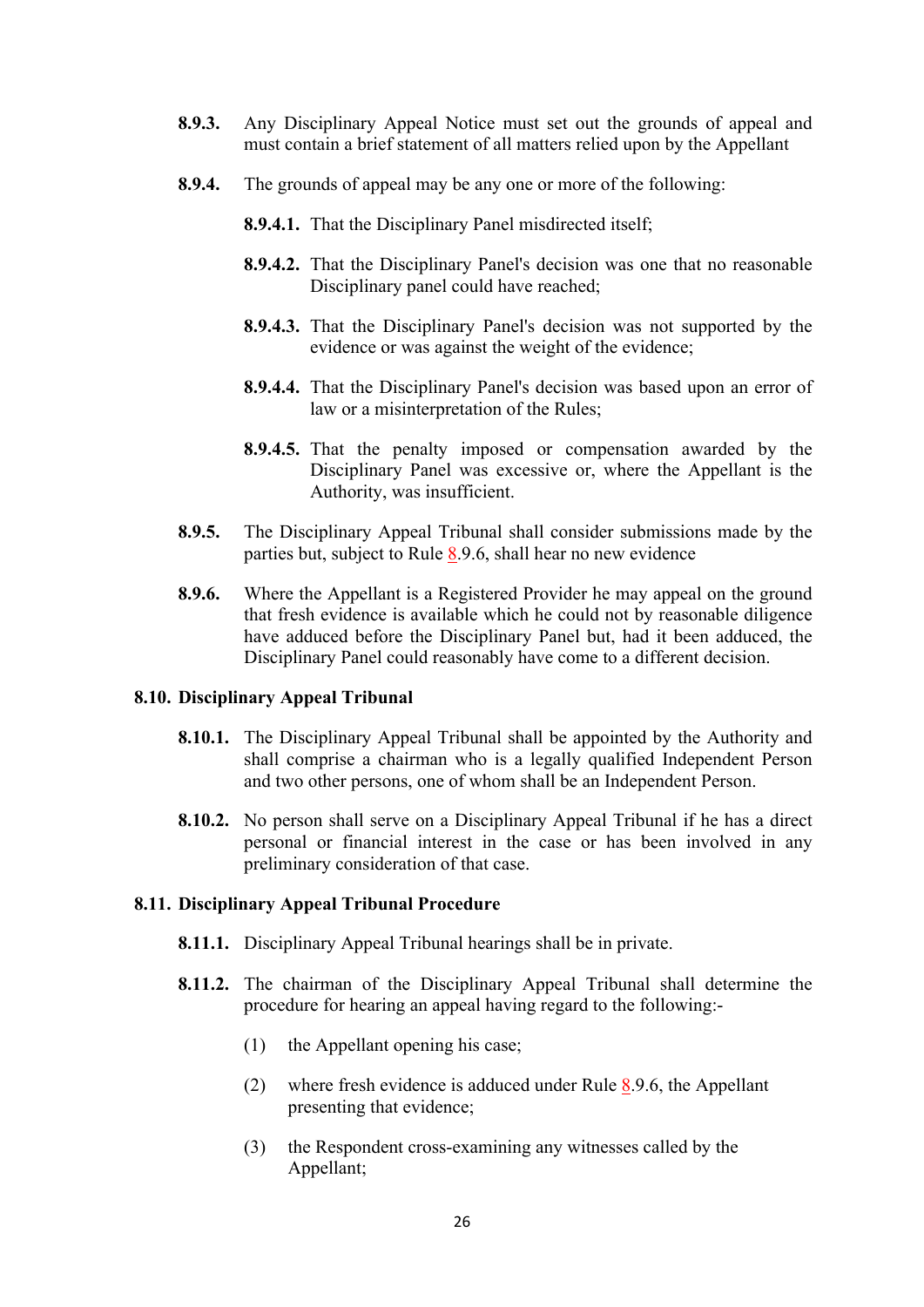- (4) the Appellant re-examining any such witnesses;
- (5) the Respondent making closing submissions;
- (6) the Appellant making closing submissions
- **8.11.3.** The Disciplinary Appeal Tribunal shall not be bound by any enactment or rule of law relating to the admissibility of evidence in proceedings before any court of law.
- **8.11.4.** At a hearing before the Disciplinary Appeal Tribunal a party may be legally represented and, where the party is not an individual, may be represented by one of its officers.
- **8.11.5.** The Disciplinary Appeal Tribunal shall announce its decision to the parties as soon as practicable and, within 28 days of doing so, shall serve a Registration Appeal Decision on the parties setting out the reasons for its decision.
- **8.11.6.** The Disciplinary Appeal Tribunal may dismiss or allow an appeal, may increase or decrease any penalty imposed or the amount of compensation awarded and, in allowing an appeal, may impose such conditions as it thinks fit or vary any condition imposed by the Disciplinary Panel.
- **8.11.7.** Rule 8.7 relating to costs shall apply to the Disciplinary Appeal tribunal as it applies to the Disciplinary Panel.
- **8.11.8.** The decision of the Disciplinary Appeal Tribunal shall be final and binding upon the parties.

## **9. PLEDGE TO CUSTOMERS**

Registered Providers shall co-operate in the delivery of the Authority's "Pledge to Customers" by which, in the event of the insolvency of a Registered Provider, the other Registered Providers will examine ways in which the Authority might assist in arranging delivery of the funerals of customers of the insolvent Registered Provider. The extent of this cooperation will be at the discretion of the individual Registered Providers.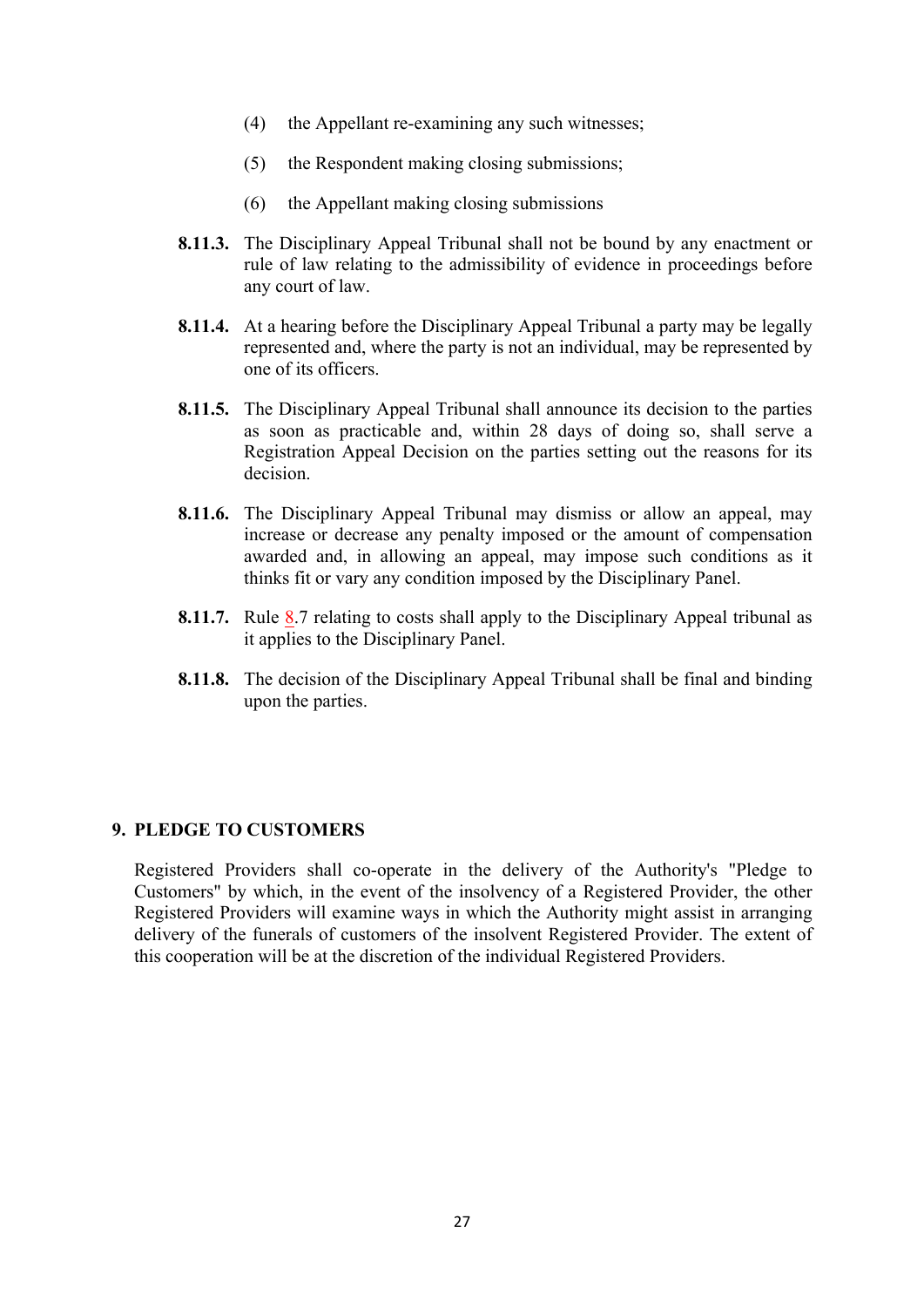# **GUIDANCE ON FITNESS AND PROPRIETY**

The Rules of Funeral Planning Authority ("the Authority") refer to Applicants, Registered Providers and Trustees as being "fit and proper" persons. In view of this, it is appropriate to publish this guidance out the criteria that will be considered by the Authority's Compliance Committee when considering applications for registration and re-registration.

The primary obligation is on applicants and registered providers to consider this matter and to inform the Authority of any matter that might cast doubt on the fitness of either the Applicant, Registered Provider or the Trustees. The application / re-registration process will ask specific questions regarding individuals and this will give the Applicant the opportunity to provide any relevant information. It is for Applicants and Registered Providers to decide what information should be made available to the Authority. This Guidance is descriptive and is not exhaustive.

When considering fitness and propriety the Authority may take into account any matters it sees fit, including but not limited to the following:

- the activities, experience and competency of the person concerned;
- any matter relating to any individual who is or will be an employee, agent or representative of that person;
- if the person is a body corporate, any matter which relates to any director, owner or part owner of that body corporate;
- if the Applicant is a partnership, any matter which relates to any of the partners; and
- if the Applicant is an unincorporated association, any matter relating to a member of the governing body or any officer of the association.

The Authority must be satisfied that an Applicant, Registered Provider or Trustee meets high standards of integrity in all respects and is financially sound. Failure to satisfy the Authority in relation to any of these criteria will result in refusal of an application for registration or proceedings to terminate registration.

In determining whether an Applicant, Registered Provider or Trustee has satisfied the Authority as to its integrity the Authority may have regard to matters affecting the propriety of its conduct, whether or not such conduct may have resulted in the commission of an offence or the institution of legal or disciplinary proceedings of any nature. In considering issues affecting integrity, the Authority may have regard to any factors including but not limited to whether the Applicant, Registered Provider or any Trustee has:-

- had any conviction involving fraud or other dishonesty or violence:
- ever been the subject of disciplinary proceedings by a self-regulatory, trade or professional body, or any government body or agency;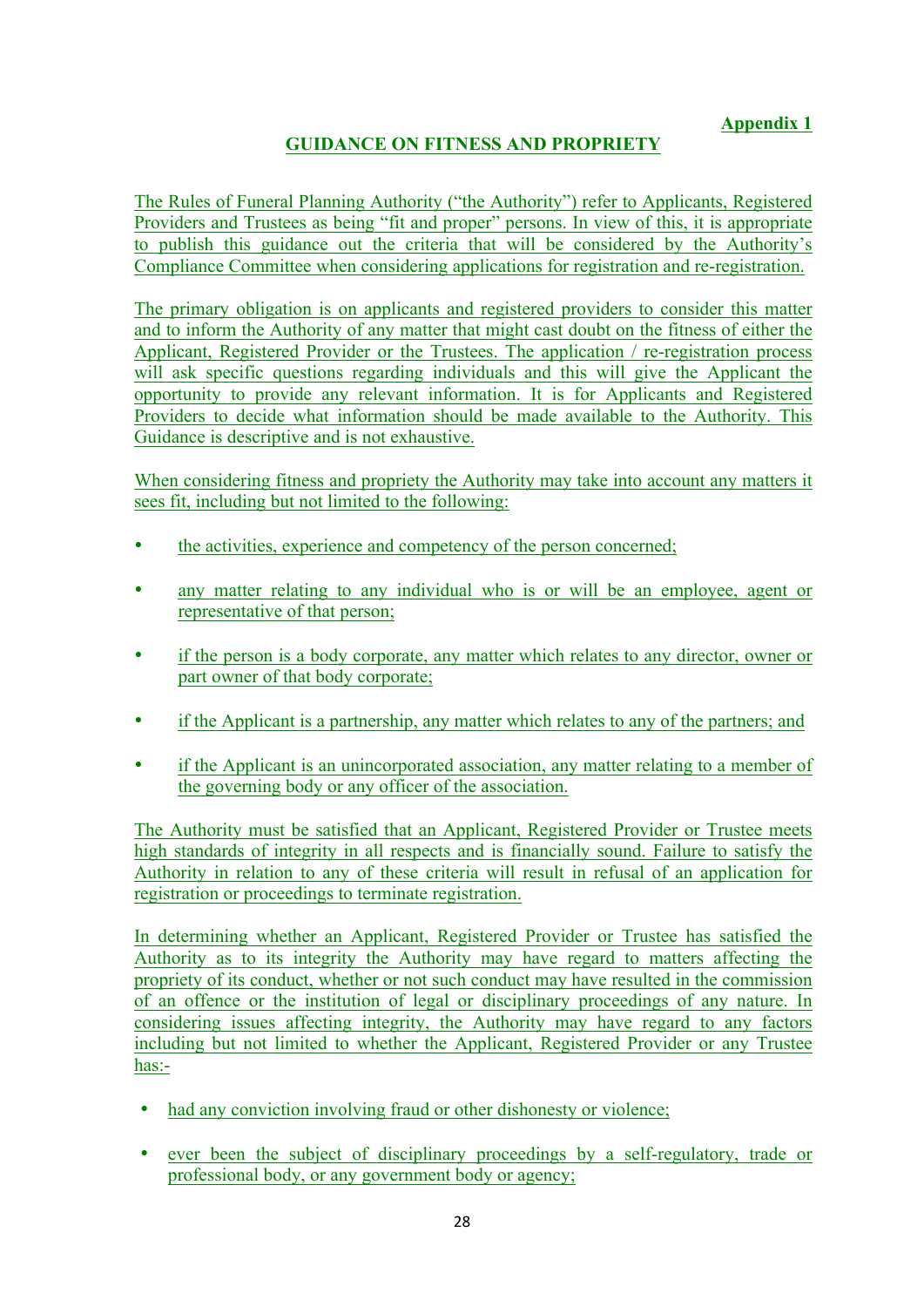- had a refusal or restriction imposed on their right to carry on a trade, business or profession requiring a licence, registration or other authority;
- had an adverse finding in a civil action by any court of competent jurisdiction of fraud, misfeasance or other misconduct;
- had an order of disqualification as a director or to act in the management or conduct of the affairs of corporation by a court of competent jurisdiction;
- been a director, partner or concerned in the management of a company or partnership which has gone into insolvent liquidation, or has been declared bankrupt or entered into an insolvent voluntary arrangement;
- been censured, disciplined or publicly criticised by or made the subject of a court order at the instigation of any regulatory authority or any officially appointed inquiry;
- has been candid and truthful in all its dealings with the Authority.

Any non-disclosure of an issue that could be considered to impact the Authority's assessment of fitness and propriety would be seen as prima facie evidence of a lack of fitness and propriety.

April 2019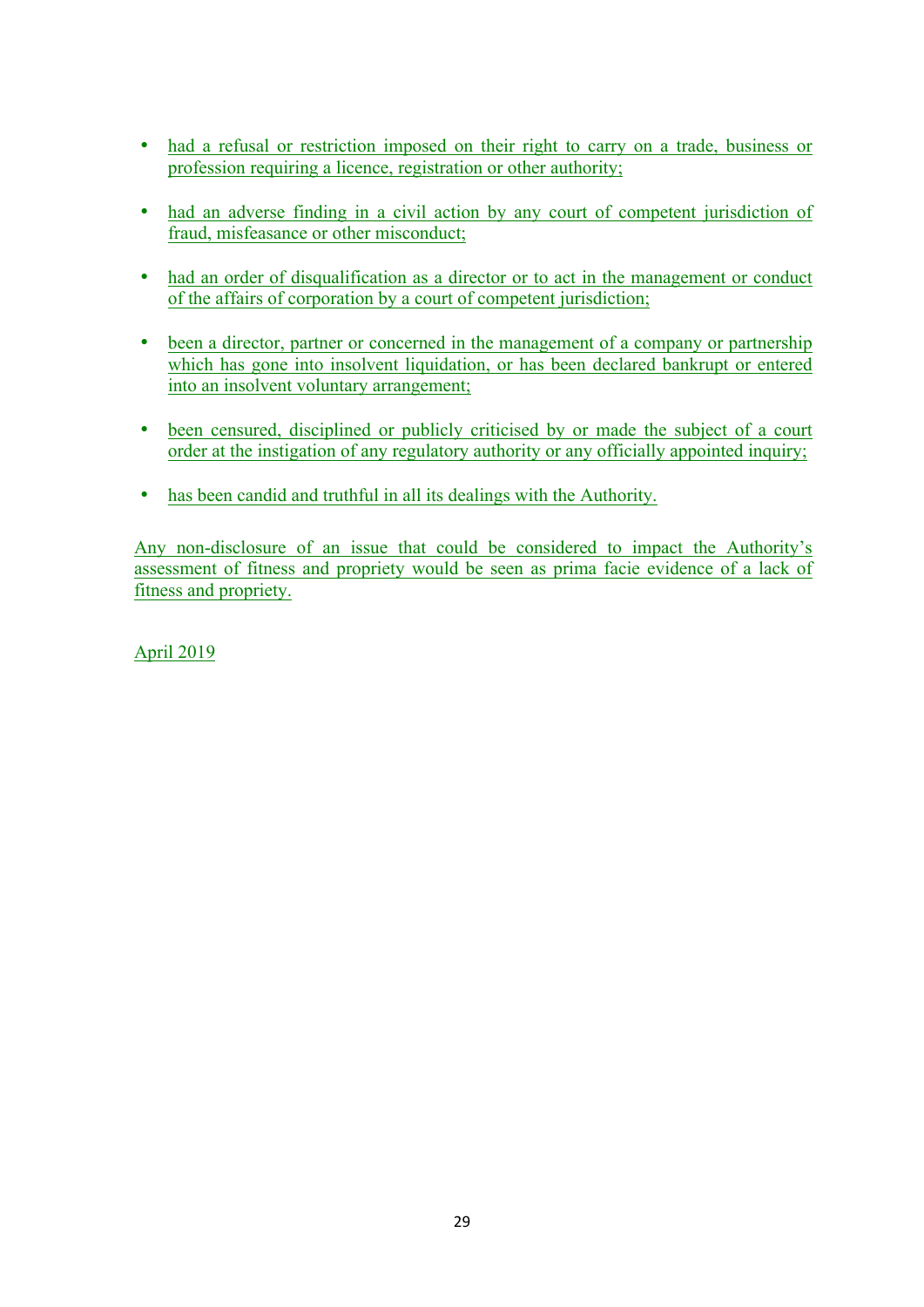# **ASSET ADEQUACY REPORT GUIDANCE**

# **1. Introduction**

Rule 5.7.6 requires Registered Providers to provide an annual report to the Authority that confirms the adequacy of assets to provide the funeral, on the assumption that the Registered Provider failed at the previous calendar year or financial year end. This Asset Adequacy Report (AAR) should include reference to at least the following:

- The type and value of assets available at the calendar year or financial year end, including details of how the assets have been valued.
- The value of future instalment payments at the valuation date.
- Arrangements in place for funerals to be carried out and their legal enforceability if the Registered Provider ceased to be a provider of funeral plans.
- The Registered Provider's view of the cost that would have to be paid on a wholesale basis to deliver the funerals to be provided under the plans taking account of the plan type, guarantees, geography and other factors that the Registered Providers consider relevant (the "wholesale cost").
- The relationship between assets and the wholesale cost at the valuation date taking account of the legal position.
- If a material deficit exists between assets available and the wholesale cost or the report identifies other material risks an explanation of how that position will be remedied.

This guidance is intended to provide Registered Providers with assistance in compiling their report so as to meet the Authority's requirements. It is envisaged this guidance will be updated in light of emerging best practice.

# **2. Purpose of the Asset Adequacy Report**

In setting the requirement for an AAR the FPA is primarily interested in ensuring that at any point in time if a provider were to cease to trade that there are adequate assets available to ensure that customers receive the funeral they have purchased when it is needed. To deliver that assurance there is a clear need to understand the financial position in terms of assets available, but consideration also needs to be given to how the liabilities might change were the provider to fail. This may be because existing arrangements for the provision of the funeral are subject to change in such a situation.

The FPA is also interested in ensuring that Registered Providers and Trustees, where relevant, have given due consideration to the operational arrangements that would be required in the event of a provider failure including how plans will be administered and funerals delivered.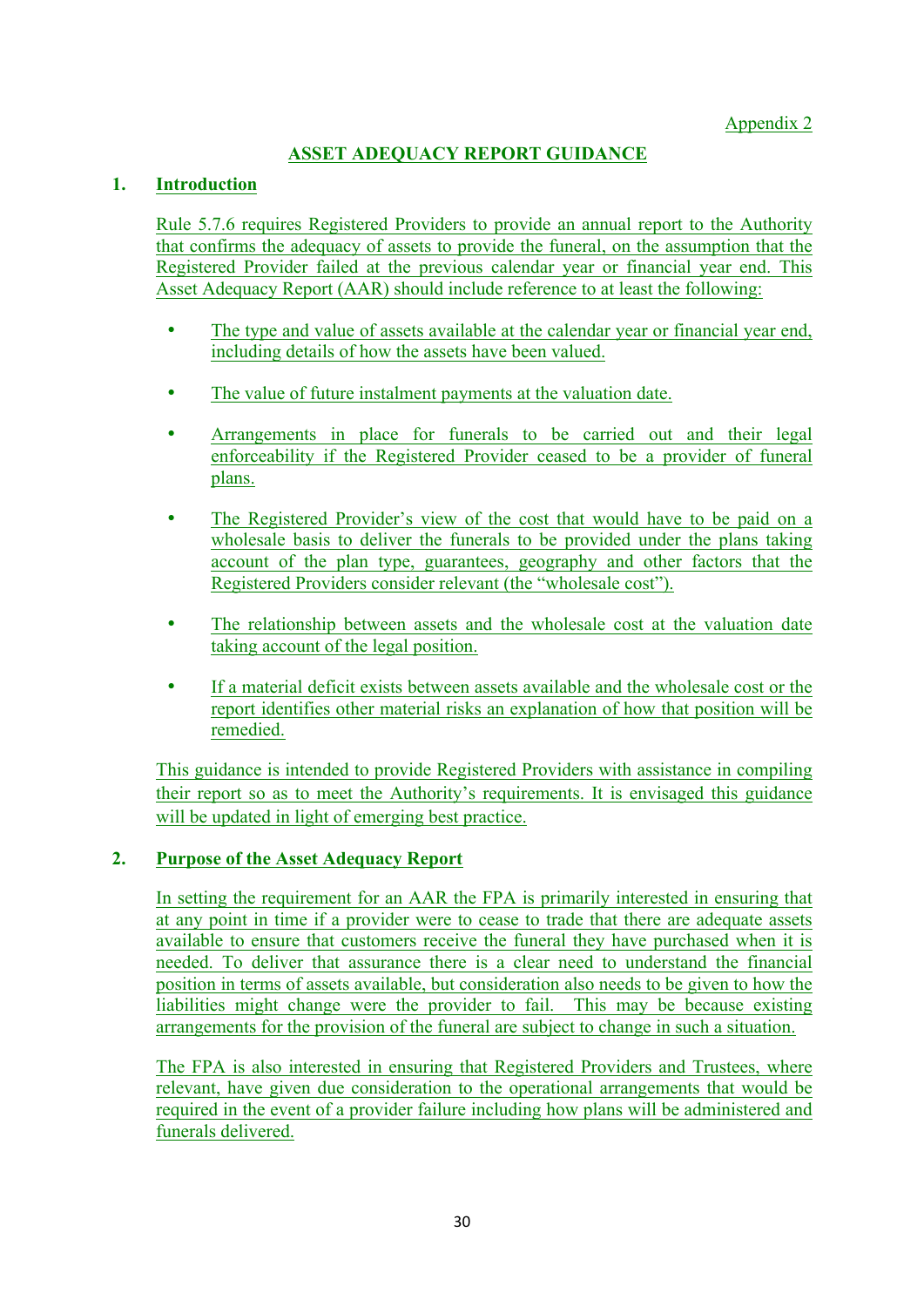The FPA also sees the AAR as an important part of our assurance that arrangements are satisfactory and also as an important tool for Registered Providers and Trustees, where relevant, to consider the issues that may arise were they to cease to trade.

# **3. Guidance on Specific Requirements**

# *3.1. The type and value of assets available at the calendar year or financial year end, including details of how the assets have been valued.*

The FPA see this as being the market value of any assets held to provide funerals with appropriate adjustments to reflect plans that are in the process of being set up and / or being redeemed through delivery of the funeral or cancellation. Where no market value is available we would expect a valuation supported by a professional opinion. In essence, we would expect the value of assets to be equivalent to the value of assets used for year-end financial statements. For insurance policies we would expect the current death benefit at the valuation date to be used as the value of assets.

# *3.2. The value of future instalment payments*

The FPA is aware that over recent years instalment based plans have taken on increasing significance and are a major part of some providers' book of plans. It is important therefore that in considering assets that would be available to deliver plans appropriate allowance is made for future instalments. We do not prescribe how that allowance is calculated but would expect the AAR to set our clearly how instalment based plans have been allowed for both in terms of liabilities and the valuation placed on future instalments including any discount rates used and assumptions with regard to cancellation and mortality. We would also expect any allowance for future instalments to take account of the costs of collecting these instalments in a scenario where the provider did not exist.

# *3.3. Arrangements in place for funerals to be carried out and their legal enforceability if the Registered Provider ceased to be a provider of funeral plans.*

The FPA would expect the report to set out the arrangements that a Registered Provider has put in place for funerals to be carried out and for an explanation as to what would happen to these arrangements both in terms of their on-going legal status and also the financial impact were the provider to cease to trade.

# *3.4. The Registered Provider's view of the wholesale cost of funerals to be provided under the plans taking account of the plan type, guarantees, geography and other factors that the Registered Providers consider relevant.*

The FPA recognises that each Registered Provider's business model is different and that this itself changes the nature of what might be considered a wholesale price of a funeral. In seeking that Registered Provider's address this point we are looking for an internal assessment as to what would be needed from a financial perspective were the provider to cease to exist and an alternative delivery mechanism for the funerals needed to be sourced. In making this assessment we understand that different plan types, geography and what is and isn't guaranteed will potentially have a significant impact on the wholesale cost. We are not expecting providers to state a definitive view but we are expecting a well reasoned and considered view on the potential costs were we, or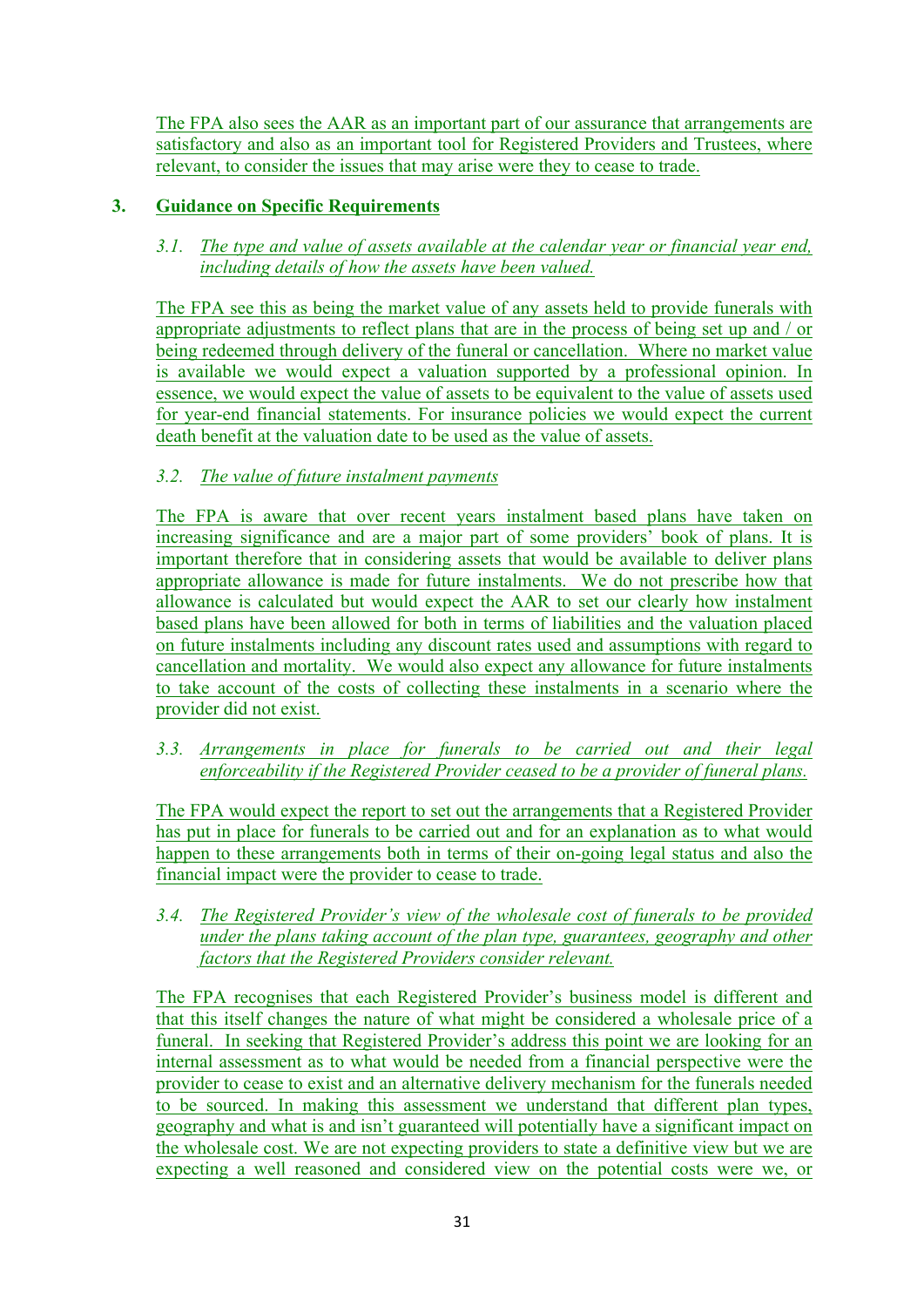another party, to have to seek new arrangements for the funerals to be carried out. This may involve exploring different scenarios and looking at a range of different outcomes.

*3.5. The relationship between assets and the wholesale cost at the valuation date taking account of the legal position.*

Having identified the assets available and allowed for instalment costs we are interested in the degree to which there would be sufficient assets to cover the wholesale costs established in 3.4.

*3.6. If a material deficit exits between assets available and the wholesale cost or the report identifies other material risks an explanation of how and when that position will be remedied.*

The FPA is seeking Registered Providers to identify action that can mitigate any risks that arise for the various elements of the assessment above. What we do not want to do is to precipitate action that will increase the probability of the Registered Provider ceasing to trade, but we do believe the development of these reports may well provide useful insight to Registered Providers in managing the risks that may arise through the situation where the Registered Provider ceases to trade. If no remedy is proposed or remedies are not actioned we would expect this to lead to a formal investigation under the Rules.

April 2019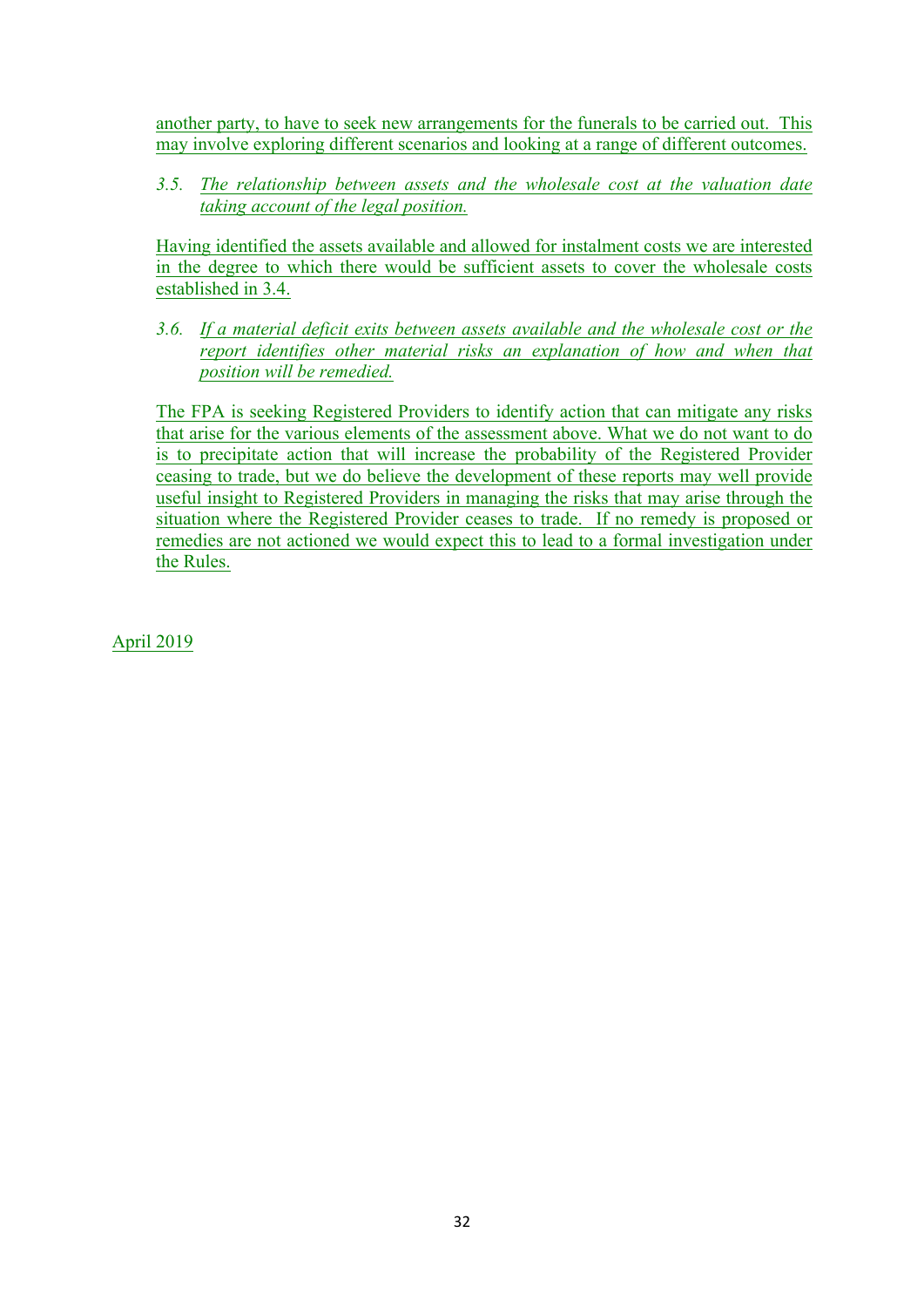# **Appendix 3**

# **INVESTIGATION AND DISCIPLINARY PROCESS**

## **1. Introduction**

The FPA Rules set out in detail the FPA process when looking at matters of concern from investigatory work through to the disciplinary process and any resulting action. This Appendix is intended to provide a guide to that process and not to replace the Rules. If there is any conflict at any time between this guidance and the Rules then the Rules will have precedence. This guidance will be updated from time to time in light of emerging practice and feedback.

# **2. Outline of the Overall Process**

The FPA's overall approach to regulation is to prevent consumer detriment rather than wait until things go wrong and then punish the miscreants. However, we recognise that there will be circumstances where Registered Providers are alleged to have breached or do breach our Rules or Code of Practice (Code). Given this we need an approach that addresses any such allegations or breaches and ensures that where appropriate customer detriment is resolved and action is taken to ensure that there will be no repeat of any breach. The first stage in such an approach will be the Registered Provider engaging with the FPA management to provide an initial factual summary. Having obtained that information the FPA will then consider what, if any, further action is necessary.

In deciding the next stage the matter will be referred to the Authority's Compliance Committee who can under the Rules, instigate a formal Investigation. If they choose to do so they will:

- Let the provider know that an investigation has commenced and ask for input from the provider.
- Potentially seek evidence from a skilled person.
- Consider the evidence and potentially place some requirements on the provider.
- Potentially level a fine with a limit of £10,000
- Monitor any follow up actions
- Potentially recommend disciplinary action
- Potentially make a public statement of action taken

The process does allow the Registered Provider to make representations and appeal any decisions.

If because either the provider appeals any decision from this part of the process or the Authority decides the issue is sufficiently serious to require disciplinary action, then the Rules provide for a separate Disciplinary Process.

The Disciplinary Process is overseen by an independent Disciplinary Panel who will consider the appeal from the Registered Provider against the Compliance Committee's Directions from an investigation or the authority's case against a Registered Provider. Both parties will be given the opportunity to submit evidence and the Panel will then come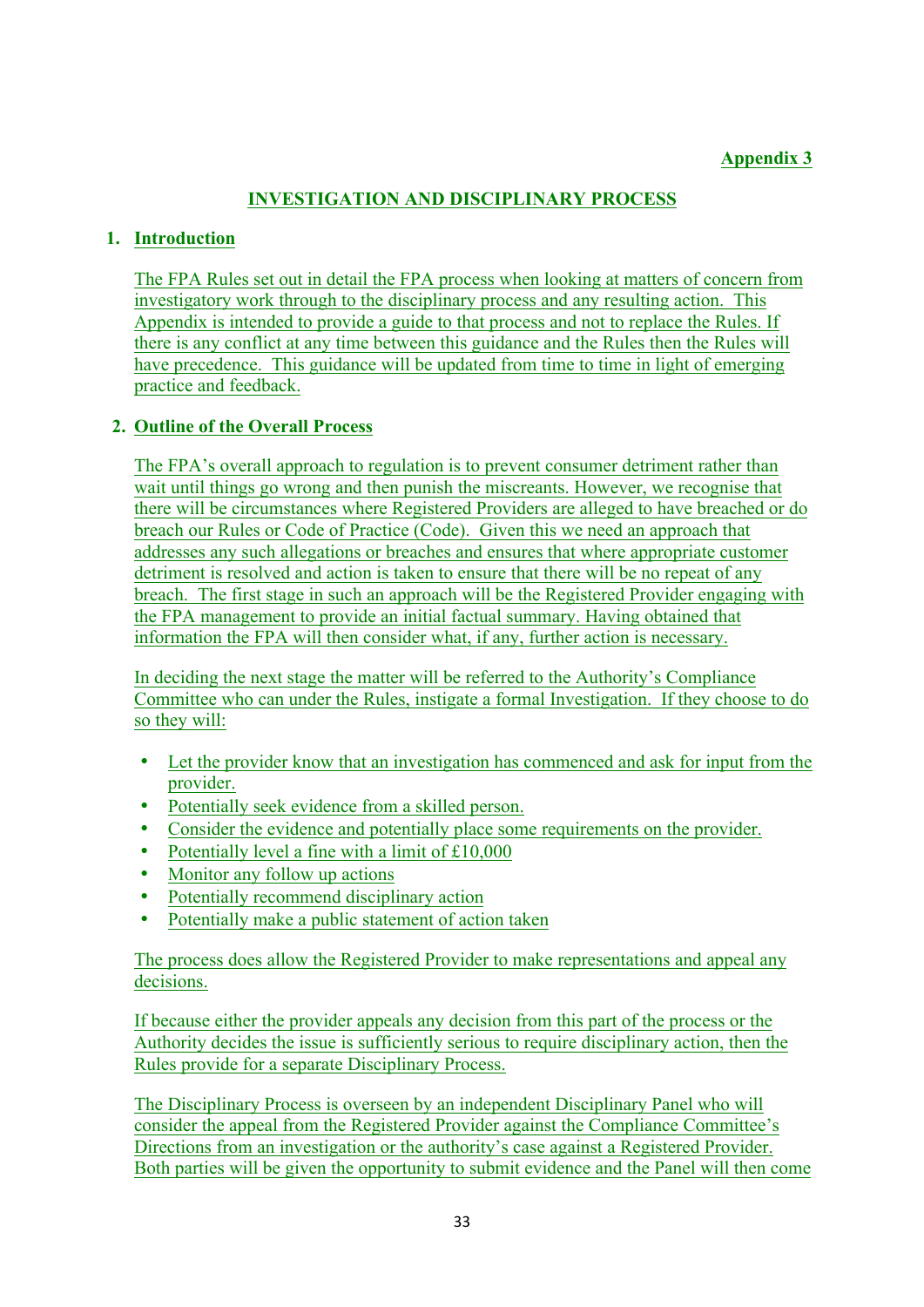to a decision. If the Panel find against the Registered Provider then they can levy penalties, require compensatory payments to be made and potentially remove registration.

Either the Registered Provider or the Authority can appeal the Panel's decision, and in that case a separate Disciplinary Appeals Tribunal hears that appeal. The acceptable reasons for an appeal are largely procedural, though a Registered Provider can in limited circumstances introduce new evidence. The decision of the Tribunal is final and binding on both parties.

The remaining sections of this guidance expand further on both the investigatory process and the disciplinary process.

# **3. The Compliance Committee Investigatory and Enforcement Powers**

Under the FPA Rules power to formally investigate lies principally with The Compliance Committee. They may investigate any matter but the key driver to the initiation of an investigation is a breach or potential breach of the FPA Rules or Code of Practice.

The first stage of an investigation involves the Compliance Committee advising the Registered Provider in writing that an investigation has commenced. This document (Investigation Notice) will give an outline of the matter being investigated. Following serving an Investigation Notice the Compliance Committee will then seek evidence in relation to the matter being considered. The Compliance Committee may seek written input and may also require the Registered Provider to attend investigatory hearings. The Registered Provider will be given fair opportunity to present their version of events in relation to the matter under investigation.

If, following the investigation the Compliance Committee determines that the Registered Provider has breached the Rules or Code or, is unable to meet them, then the Committee can serve a "Direction" on the Registered Provider. This is a formal notice that will set out:

- The reasons why the Compliance Committee believes that the Registered Provider has breached the Rules or Code or is unable to meet them.
- The action the Compliance Committee requires the Registered Provider to take and by when to remedy the failure.

In addition to these requirements the Compliance Committee can propose:

- The appointment of a skilled person to investigate the matter further. The Registered Provider would meet the cost of this investigation and the skilled persons appointment would need to be separately agreed by the FPA Board.
- A financial penalty up to a maximum of £10,000 reflecting the Compliance Committee's view of the seriousness of the circumstances. In addition the Compliance Committee may require the Registered Provider to meet the Compliance Committee's reasonable costs incurred in carrying our the investigation.
- To make a public statement regarding any contravention of the Rules. Such statement can only be made after the Provider has had opportunity to make representations.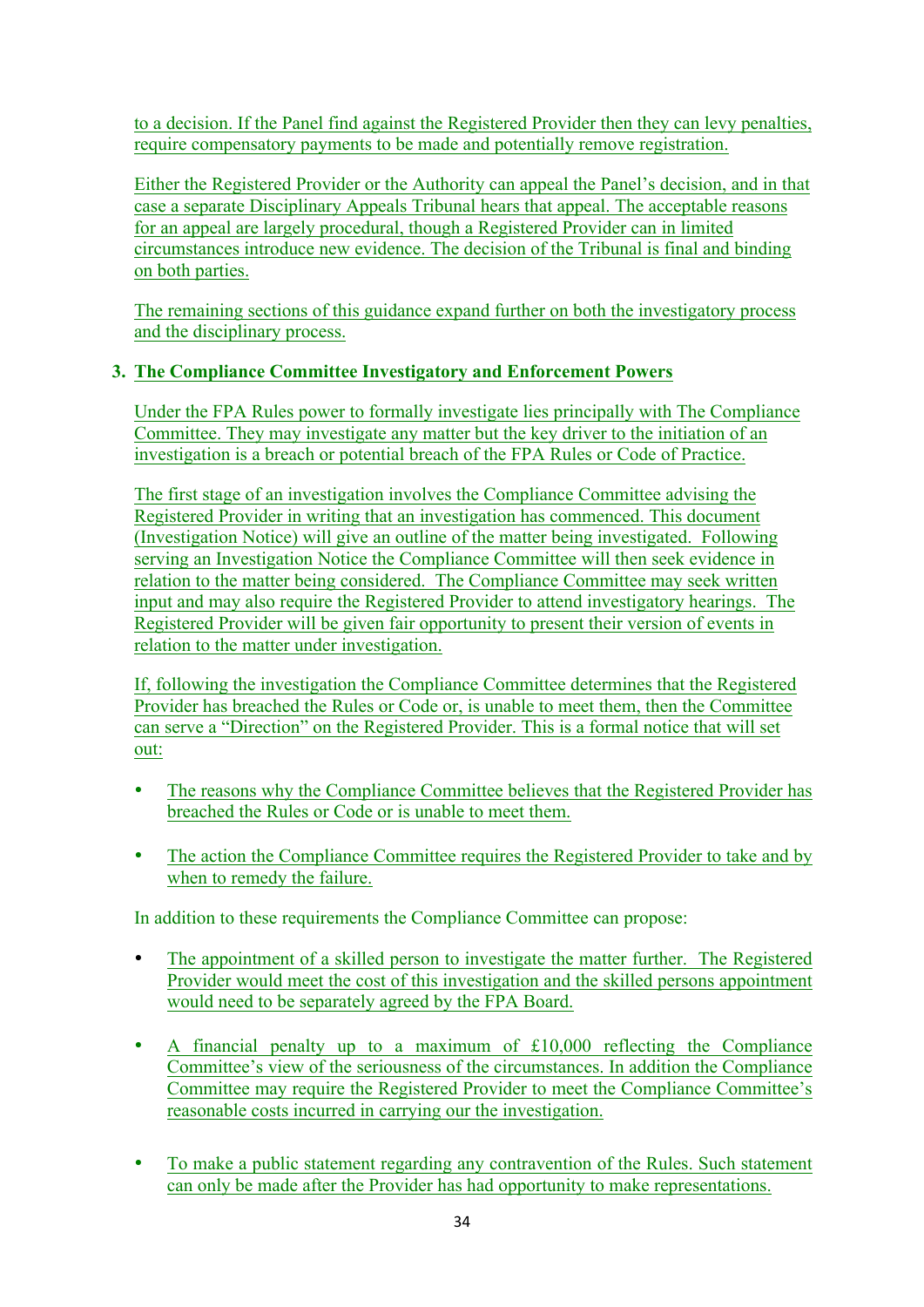In any event, the Registered Provider may within 14 days of the service of a Direction make representations on any aspect of the Direction. Following receipt of any such representations, the Compliance Committee shall consider any representations made and may confirm, vary or revoke the Direction.

The Compliance Committee may at any time vary or revoke a Direction by written notice to the Registered Provider. This may be because they determine sufficient remedial progress has been made or other relevant circumstances have altered.

It is important for Registered Providers to understand that if a Direction has been served, then the Registered Provider shall not, without reasonable excuse, act in breach of it and the burden of proving such reasonable excuse shall be on the Registered Provider.

If it appears to the Compliance Committee following an investigation or otherwise that a Registered Provider has not complied or can no longer comply with the FPA Rules or Code, and it is therefore necessary to protect customers, then the Compliance Committee may suspend the registration of that Registered Provider.

For such a suspension the Compliance Committee must serve a written Suspension Notice which sets out the reasons for the Suspension, when it takes effect and the Authority's intended public communication of the suspension.

The Registered Provider may then appeal against the issue of the Suspension Notice to a separate Disciplinary Panel (see below for the Disciplinary Process) on the basis the Suspension Notice was a Disciplinary Notice.

If the Registered Provider chooses to appeal then they can also apply for the operation of the Suspension Notice, including any public communication to be stayed pending the outcome of that appeal. In that case the application shall be made to the chairman of the Disciplinary Panel and the Authority shall make arrangements for such applications to be heard promptly and in any event within 48 hours of a Suspension Notice coming into operation.

There are also provisions in the Rules if it appears to the chair of the Compliance Committee that urgent action needs to be taken in respect of any matter relating to a Registered Provider, they shall be authorised to exercise such powers of the Compliance Committee, as they consider appropriate. Where that happens the chair must give written notice to the other members of the Compliance Committee within 24 hours of doing so and at the same time shall give notice of a meeting of the Compliance Committee (which shall be held within 7 days of the date of that notice) at which the other members of the Compliance Committee may receive a full report from the Chairman and, if appropriate, ratify the action he has taken.

The Compliance Committee has further requirements to give written notice to the Authority's directors within 7 days of:

- Exercising its compliance powers;
- Concluding any investigation; or
- Serving any Direction or Suspension Notice.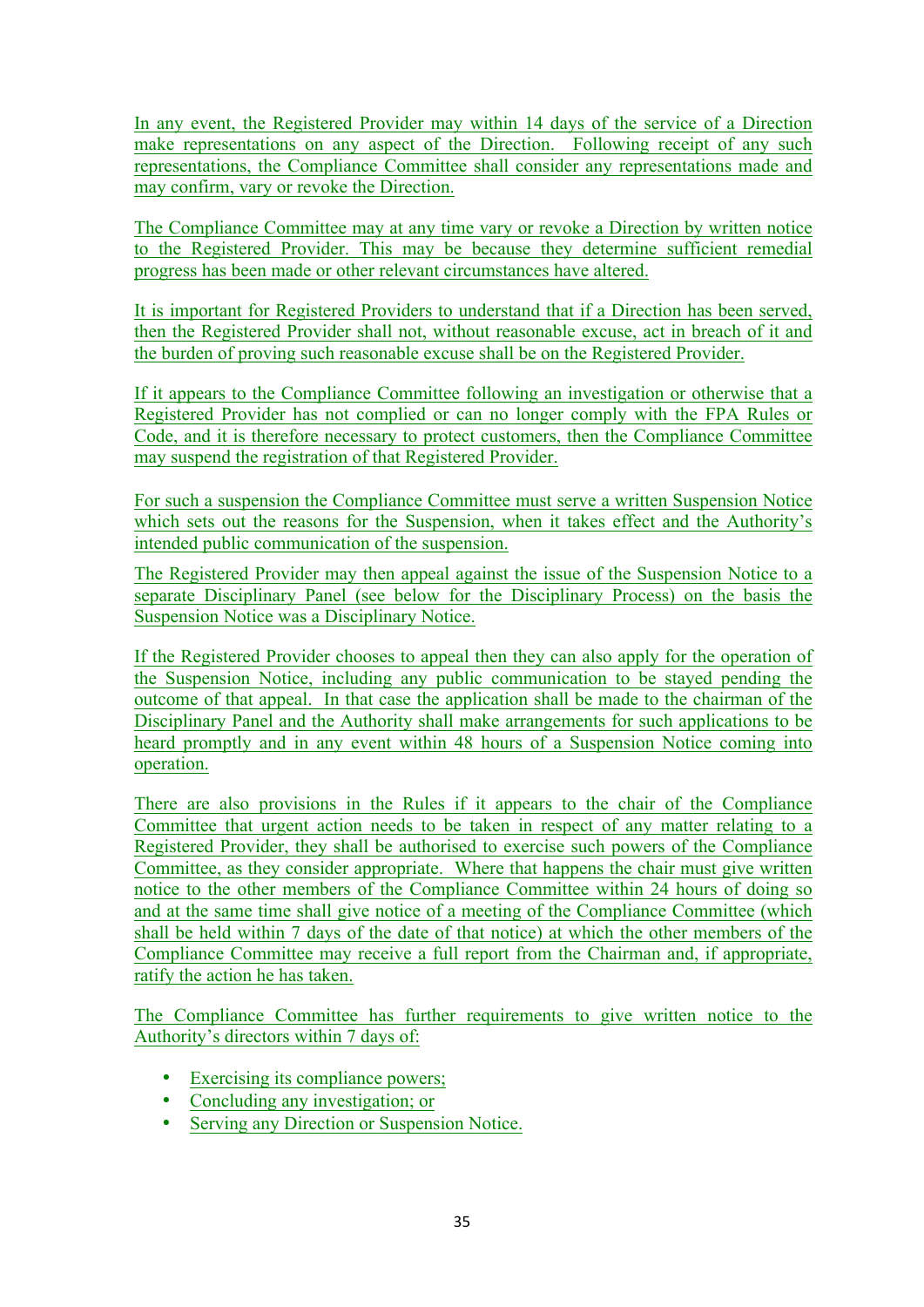The directors of the Authority can decide whether it is appropriate to commence disciplinary proceedings against the Registered Provider concerned.

# **4. The Disciplinary Process**

Further to any process that may or may not have been undertaken by the Compliance Committee, the Authority may institute disciplinary proceedings against a Registered Provider where it considers that the Registered Provider is guilty of misconduct or has ceased to be a fit and proper person. Misconduct is specifically defined in the Rules as a breach of the Rules or Code of Practice, breach of any condition of registration, failure to comply with a Direction or the provision to the Authority of information (including information for the purposes of obtaining registration) which is false, misleading or inaccurate in a material particular.

The first stage of the Disciplinary process is that the Authority serves a Disciplinary Notice on the Registered Provider concerned setting out the acts of misconduct or reasons why the Registered Provider has ceased to be fit and proper together with a summary of the facts relied upon.

Following serving of the Disciplinary Notice the Registered Provider may, within 28 days serve on the Authority a Defence responding to all or any of the allegations in the Disciplinary Notice and giving reasons.

If the Registered Provider has served no such Defence within 28 days, then the Disciplinary Notice shall be deemed to be accepted by that Registered Provider.

A Disciplinary Panel appointed by the Authority will undertake the Disciplinary Process. This Panel shall comprise a chairman who is a legally qualified Independent Person and two other persons, one of whom shall be an Independent Person. No person shall serve on a Disciplinary Panel if he has a direct personal or financial interest in the case or has been involved in any preliminary consideration of that case including any Compliance Committee investigation.

Disciplinary Panel hearings will be held in private and the chairman of the Disciplinary Panel will shall determine the procedure allowing for:

- the Authority opening its case;
- the Authority calling witnesses or producing evidence in support of the Disciplinary Notice;
- the Registered Provider calling witnesses and adducing evidence;
- both parties cross-examining and re-examining any witnesses;
- the Authority addressing the panel;
- the Registered Provider addressing the panel.

Except where otherwise provided in the Rules, in proceedings before the Disciplinary Panel the burden of proof shall be on the Authority.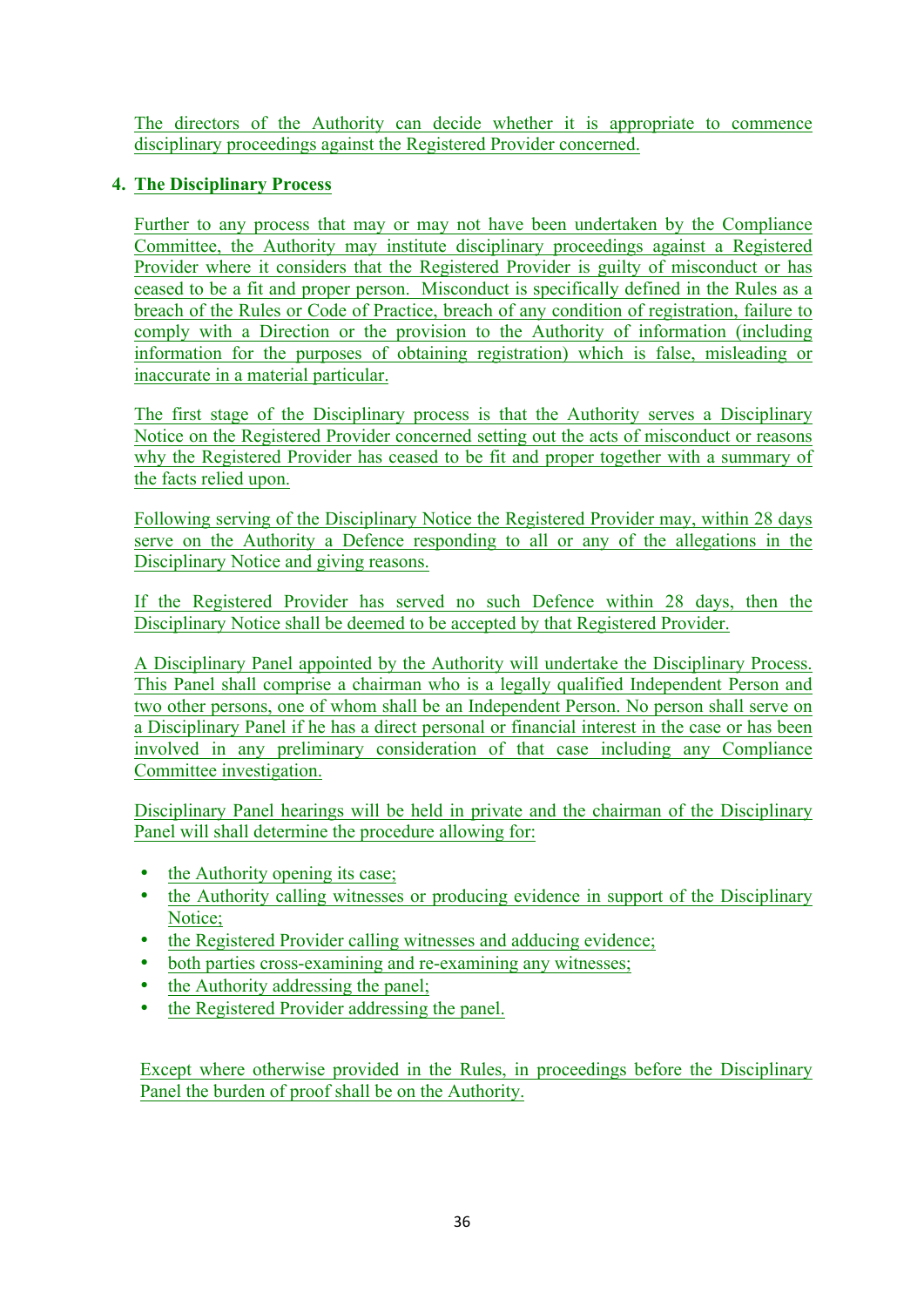The Disciplinary Panel shall not be bound by any enactment or rule of law relating to the admissibility of evidence in proceedings before any court of law. At a hearing before the Disciplinary Panel a Registered Provider may be legally represented and, where the Registered Provider is not an individual, may be represented by one of its officers.

Within 28 days of announcing its decision the Disciplinary Panel shall serve a Disciplinary Decision on the parties setting out its findings of fact, the reasons for its decision and any penalty to be imposed on the Registered Provider. This notice should advise the parties of their right of appeal (see below).

Where the Disciplinary Panel is satisfied that the Registered Provider has committed an act of misconduct, it shall take into account any representations made by the parties before deciding the penalty to be imposed, whether registration should be terminated or continue subject to conditions, and the terms and conditions, compensation and costs to be imposed or ordered.

Where the Disciplinary Panel is satisfied that the Registered Provider is no longer fit and proper it shall take into account any representations made by the parties before deciding whether the termination of registration should be subject to conditions and the terms and conditions, compensation and costs to be imposed or ordered.

The Disciplinary Panel may impose one or more of the penalties set out below taking into account any material history of the Registered Provider and any acts of misconduct other than those charged which the Registered Provider admits and wishes to take into consideration. The penalties are:

- A reprimand.
- A fine of up to a maximum of 5% of Turnover as recorded in the Statement of Comprehensive Income included in the Registered Provider's most recent filed accounts or if less £100,000. If no such Statement of Comprehensive Income exists an equivalent value for Turnover will be assessed, by the FPA, based on generally accepted accounting practices prevailing at that time.

Where the Disciplinary Panel is satisfied that a Registered Provider is no longer fit and proper it shall terminate the registration of that Registered Provider.

The Disciplinary Panel may impose such conditions as appropriate and may include a requirement that a Registered Provider takes steps to remediate any customer detriment and remedy or avoid a breach of the Rules or a condition on the registration of that Registered Provider.

Unless the Disciplinary Panel determines otherwise, any penalty imposed shall come into effect upon service of the Disciplinary Decision Notice.

The Disciplinary Panel may at its sole discretion advise the Authority to make the results of the Disciplinary Decision Notice public but only after any opportunity to Appeal has been exhausted.

In addition to any penalty, the Disciplinary Panel may make an order requiring a Registered Provider to pay compensation to a client where, on an application made by or on behalf of the client, the Disciplinary Panel is satisfied that the client has suffered a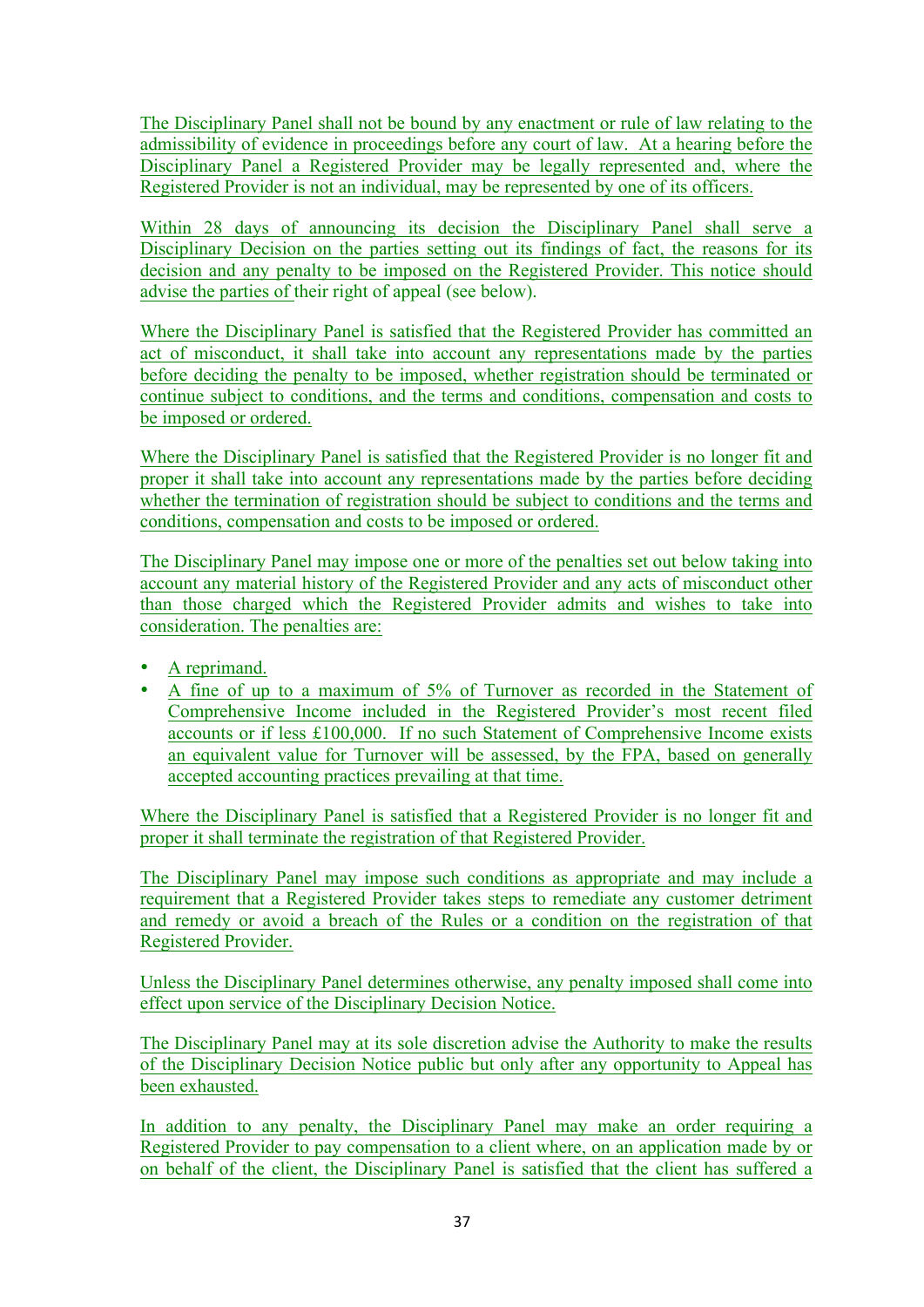quantifiable financial loss as a consequence of the Registered Provider's misconduct. It should be noted that the Authority could make such an application on behalf of a client or group of clients.

The amount of compensation to be paid by the Registered Provider shall be such amount (not exceeding £10,000 – per client) as the Disciplinary Panel considers appropriate in all the circumstances of the case, having regard to the financial loss sustained.

The Disciplinary Panel may order any party to the proceedings to pay costs and such costs may include but shall not be limited to the remuneration of members of the Disciplinary Panel, administrative costs and costs incurred in the investigation, preparation and presentation of the case. Costs may be awarded against the Authority but only if, in the opinion of the Disciplinary Panel, the Authority has behaved unreasonably in the commencement or conduct of the proceedings.

An important part of the process is that both the Registered Provider and the Authority have the right to appeal to a separate body (the Disciplinary Appeal Tribunal) against a decision by the Disciplinary Panel or any term or condition set out in a Disciplinary Decision.

The Disciplinary Appeal Tribunal shall be appointed by the Authority and shall comprise a chairman who is a legally qualified Independent Person and two other persons, one of whom shall be an Independent Person. As for the Disciplinary Panel, no-one with a direct personal or financial interest in the case or previous involvement can be a member of the Disciplinary Appeal Tribunal.

To lodge an appeal either the Registered Provider or the Authority must serve a notice (Disciplinary Appeal Notice) on the other party ("the Respondent") within 14 days of the service of that Disciplinary Decision. If no notice is served within the 14 day time period then the Disciplinary Decision shall be regarded as final and binding on the parties.

Any Disciplinary Appeal Notice must set out the grounds of appeal and must contain a brief statement of all matters relied upon by the Appellant. The grounds of appeal may be any one or more of the following:

- That the Disciplinary Panel misdirected itself.
- That the Disciplinary Panel's decision was one that no reasonable Disciplinary panel could have reached.
- That the Disciplinary Panel's decision was not supported by the evidence or was against the weight of the evidence.
- That the Disciplinary Panel's decision was based upon an error of law or a misinterpretation of the Rules.
- That the penalty imposed or compensation awarded by the Disciplinary Panel was excessive or, where the Appellant is the Authority, was insufficient.

The Disciplinary Appeal Tribunal shall consider submissions made by the parties and shall hear no new evidence other than where the Registered Provider is appealing on the grounds that fresh evidence is available which he could not by reasonable diligence have adduced before the Disciplinary Panel but, had it been adduced, the Disciplinary Panel could reasonably have come to a different decision.